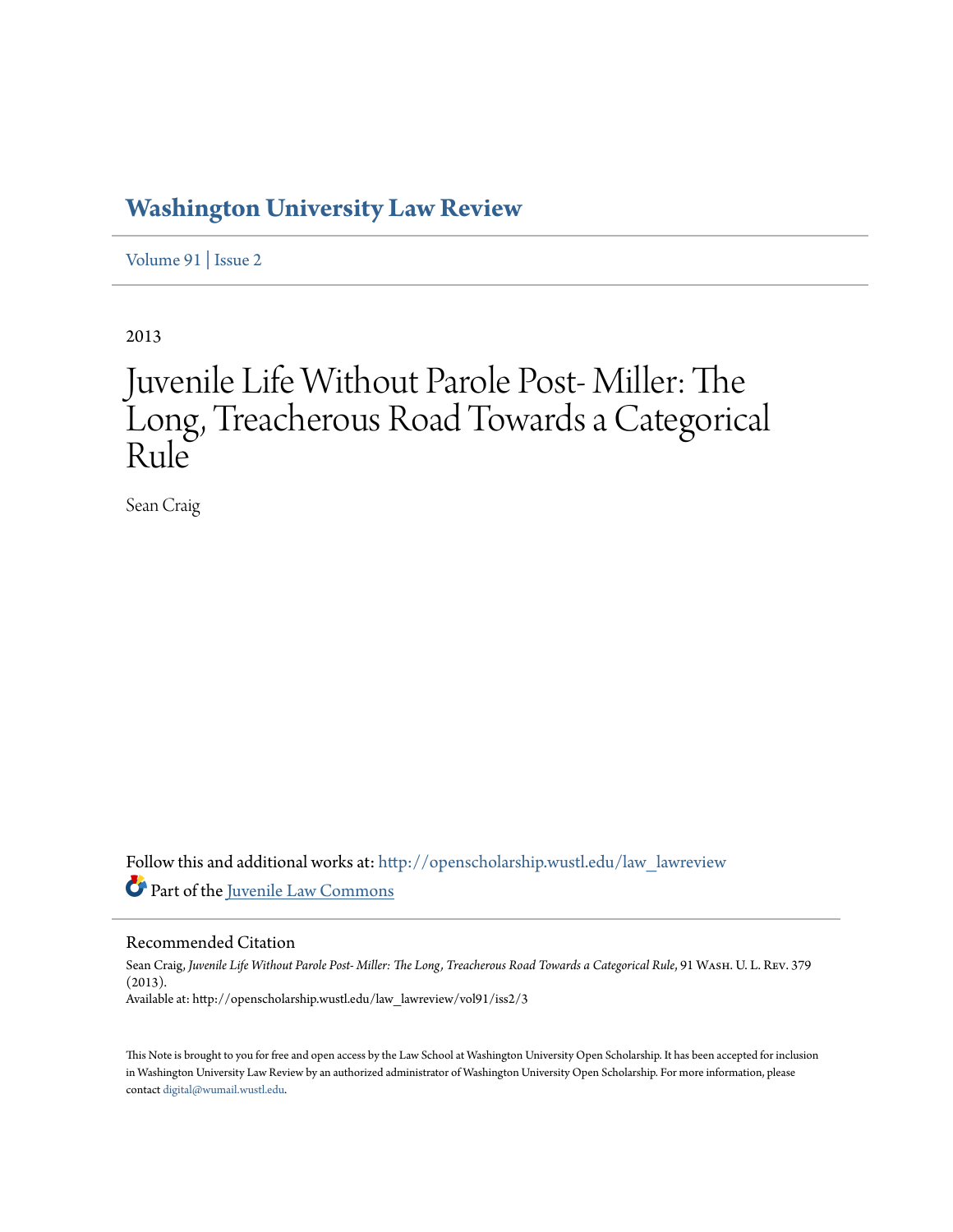### **JUVENILE LIFE WITHOUT PAROLE POST-***MILLER***: THE LONG, TREACHEROUS ROAD TOWARDS A CATEGORICAL RULE**

#### I. INTRODUCING THE "NEW" EIGHTH AMENDMENT

For the better part of a decade, life without the possibility of parole ("LWOP") has been the United States' harshest constitutional penalty for juvenile crimes.<sup>1</sup> Recently, the Supreme Court has begun to subject juvenile LWOP sentences to significant Eighth Amendment scrutiny. $^2$  In Graham v. Florida,<sup>3</sup> the Court held that imposing LWOP for juvenile acts not amounting to homicide violates the Cruel and Unusual Punishments Clause.<sup>4</sup> Juveniles, Justice Kennedy explained, "are less deserving of the most severe punishments" because the realities of childhood and lack of maturity in adolescence make them categorically less culpable than adults for the same conduct.<sup>5</sup>

Notwithstanding its seemingly universal language about juvenile culpability, *Graham*'s insistence on distinguishing between homicide and non-homicide crimes meant that, by the summer of 2012, there were still roughly 2,500 prisoners in the United States serving LWOP for homicides they committed as juveniles.<sup>6</sup> Miller v. Alabama,<sup>7</sup> decided in June 2012, gave some of these prisoners a measure of hope. In *Miller*, the Court

7. 132 S. Ct. 2455 (2012).

<sup>1.</sup> *See* Roper v. Simmons, 543 U.S. 551, 575, 578 (2005) (finding death to be categorically cruel and unusual punishment when meted out on offenders who committed their crimes as juveniles); *see also infra* Part II.B.1 (discussing the Court's opinion in *Roper*).

<sup>2.</sup> This scrutiny fits into the larger trend of giving youth greater constitutional salience in criminal proceedings. For example, the court recently held that a suspect's age is relevant to the objective custody analysis under *Miranda v. Arizona*. J.D.B. v. North Carolina, 131 S. Ct. 2394, 2406 (2011). So long as police know, or should know, that the suspect is a juvenile, courts must now consider the suspect's age when determining whether a reasonable person would feel free to leave. *Id.* at 2402–03, 2406. In other words, *J.D.B.* creates what some have called a reasonable juvenile standard. *E.g.* Hillary B. Farber, J.D.B. v. North Carolina*: Ushering in a New "Age" of Custody Analysis Under* Miranda, 20 J.L. & POL'Y 117, 144 (2011); Marsha Levick, J.D.B. v. North Carolina*: The U.S. Supreme Court Heralds the Emergence of the "Reasonable Juvenile" in American Criminal Law*, 89 CRIM. L. REP. 753, 753 (2011). In reaching its "commonsense" holding in *J.D.B.*, the Court relied upon the same core differences between juveniles and adults that it has cited in its recent juvenile sentencing cases. *J.D.B.*, 131 S. Ct. at 2403. *See infra* text accompanying notes [76](#page-11-0)[–80](#page-11-1) (discussing the Court's treatment of these differences in its juvenile sentencing opinions).

<sup>3. 130</sup> S. Ct. 2011 (2010). *Graham* is scheduled for publication at 560 U.S. 48.

<sup>4.</sup> *Id.* at 2034.

<sup>5.</sup> *Id.* at 2026.

<sup>6.</sup> Melinda Tuhus, *Supreme Court Ruling Bars Mandatory Life Sentences for Juveniles*, BETWEEN THE LINES (July 4, 2012), http://btlonline.org/2012/seg/120713bf-btl-mauer.html (interviewing Marc Mauer, Executive Director of the Sentencing Project).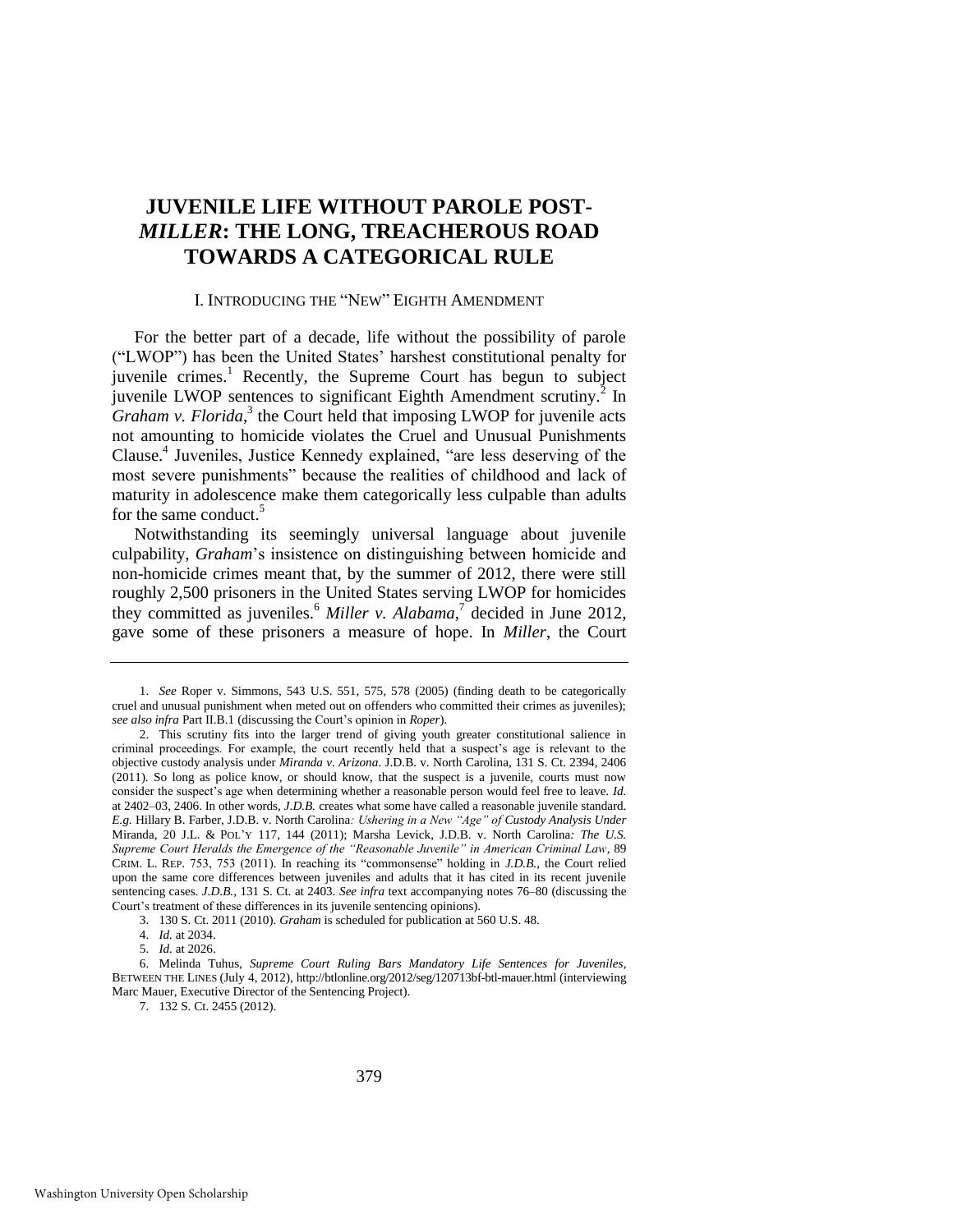announced "children are different"<sup>8</sup> and, consequently, the Eighth Amendment prohibits *mandatory* LWOP for juvenile homicide offenders.<sup>9</sup> Writing for a 5–4 majority, Justice Kagan drew a direct analogy between juvenile LWOP and the death penalty. Justice Kagan concluded that juvenile LWOP sentences, like death sentences, may not be imposed without an individualized sentencing determination.<sup>10</sup>

In the wake of *Miller* and *Graham*, some commentators have suggested that we now live under a "new" Eighth Amendment, $11$  one where judicial scrutiny has finally slipped the shackles of the "death is different" doctrine and where proportionality could have serious teeth in non-capital cases.<sup>12</sup> Certainly, these cases give cause for some optimism.<sup>13</sup> Prior to *Graham*, the Supreme Court had never categorically invalidated a sentence other than death under the Cruel and Unusual Punishments Clause.<sup>14</sup> In just over two years, the Court did it twice.<sup>15</sup>

11. *E.g.*, Douglas A. Berman, Graham *and* Miller *and the Eighth Amendment's Uncertain Future*, 27 CRIM. JUST., Winter 2013, at 19, 25.

12. Professor Berman contends that "the Court's decision in [*Miller* and *Graham*] to start applying its broadest Eighth Amendment doctrines to noncapital sentences changes both the playing field and the stakes for constitutional review of individual sentencing outcomes and state punishment policies." *Id.* at 23. *See also* Julia L. Torti, Note, *Accounting for Punishment in Proportionality Review*, 88 N.Y.U. L. REV. 1908, 1915 (2013) ("*Graham* and *Miller* may indicate that a more probing analysis of the severity of punishments is permissible or even encouraged."); *cf.* Craig S. Lerner, *Sentenced to Confusion:* Miller v. Alabama *and the Coming Wave of Eighth Amendment Cases*, 20 GEO. MASON L. REV. 25, 39 (2012) ("The larger question raised by *Graham* and *Miller* is whether the Court, having twice invalidated noncapital sentences, is prepared to embark upon an invigorated Eighth Amendment jurisprudence outside the juvenile context.").

13. This Note accepts that the categorical differences between juveniles and adults, including comparatively diminished culpability and greater capacity for reform, require categorically different sentencing rules for juveniles and, thus, endorses wholesale elimination of juvenile LWOP from the American sentencing lexicon.

14. *See* Graham v. Florida, 130 S. Ct. 2011, 2046 (2010) (Thomas, J., dissenting) ("For the first time in its history, the Court declares an entire class of offenders immune from a noncapital sentence using the categorical approach it previously reserved for death penalty cases alone."); *cf.* discussion *infra* note [40](#page-7-0) (describing the historical difficulty of proving that a term of incarceration violates the Eighth Amendment under the "grossly disproportionate" standard).

15. One interpretation of *Miller* is that it erected a categorical bar against mandatory juvenile LWOP sentences. One could also interpret the opinion to explain where an otherwise permissible sentence (juvenile LWOP) is procedurally defective (when it is mandatory). This distinction is not trivial and lies near the heart of the debate over whether *Miller*'s holding should apply retroactively. *See* discussion *infra* note [224](#page-30-0) (discussing the state of the retroactivity debate); *see also* Molly F. Martinson, *Negotiating* Miller *Madness: Why North Carolina Gets Juvenile Resentencing Right While Other States Drop the Ball*, 91 N.C. L. REV. 2179, 2190–97 (2013) (examining arguments for and against *Miller* retroactivity).

<sup>8.</sup> *Id.* at 2470.

<sup>9.</sup> *See id.* at 2469.

<sup>10.</sup> *Id.* at 2463, 2466–67; *cf.* Woodson v. North Carolina, 428 U.S. 280, 303–05 (1976) (plurality opinion) (finding that constitutional imposition of the death penalty requires "particularized consideration of relevant aspects of the character and record of each convicted defendant").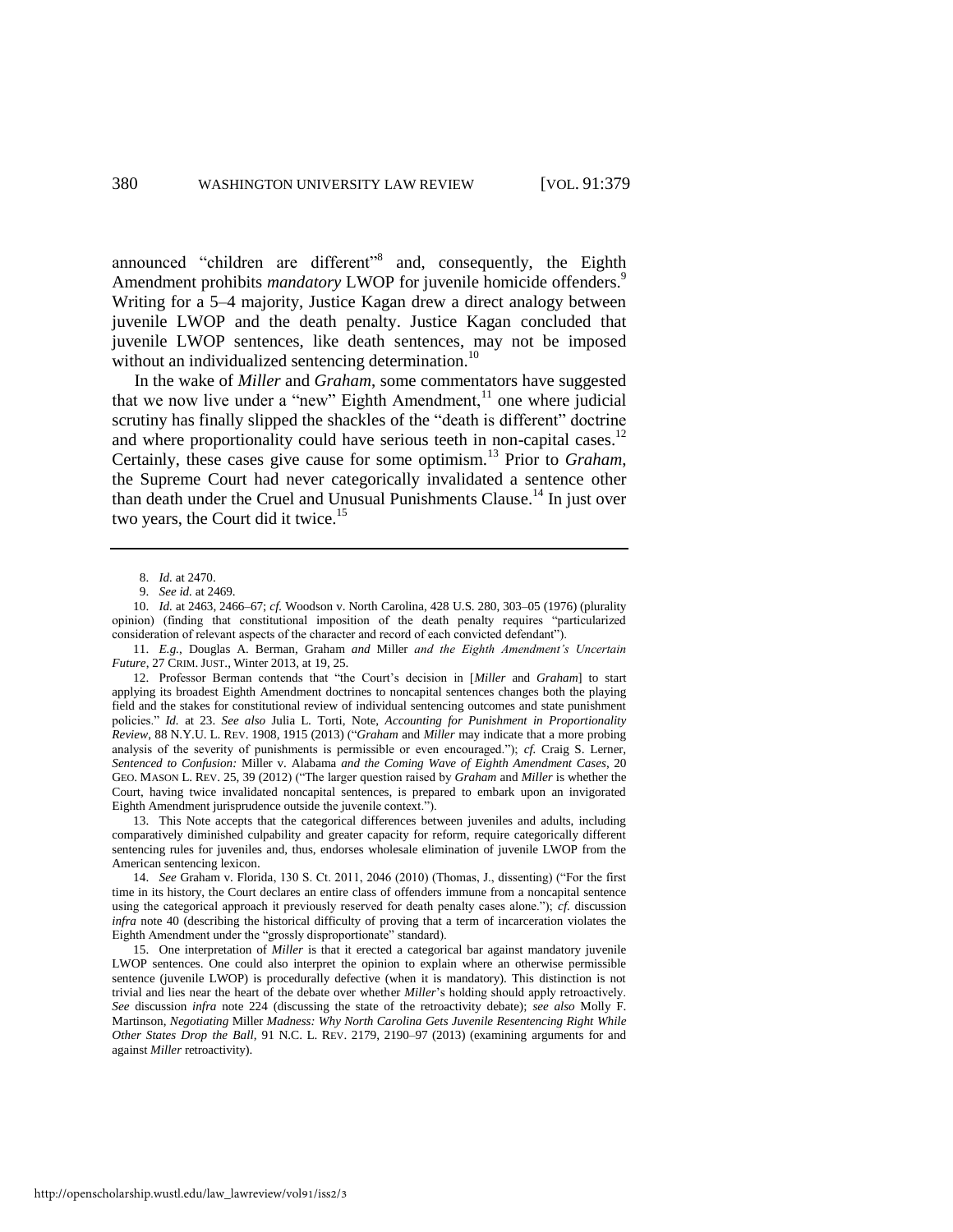<span id="page-3-0"></span>At the same time, *Miller*'s reasoning should give pause to those seeking to eradicate juvenile LWOP entirely and to bring the United States in line with international standards of juvenile justice. Like *Graham*, *Miller* presented a chance for the Court to unveil the blanket prohibition on juvenile LWOP many advocates seek. And, again, it became a chance not taken.<sup>16</sup> Instead, the *Miller* Court stepped away from the traditional Eighth Amendment decency analysis, entirely neglected the international community, and lashed juvenile LWOP to the death-penalty mast. In so doing, the Court signaled that a comprehensive Eighth Amendment bar against all juvenile LWOP sentences is still a long way off.

This Note attempts to situate *Miller* within the Court's recent juvenile sentencing jurisprudence and predict its trajectory. Part II tells a condensed story of United States juvenile sentencing law and traces its customary decency analysis through the Court's recent decisions. Part III surveys the *Miller* decision and analyzes its reasoning. Part IV explores *Miller*'s wholesale omission of international law and opinion, arguing that the Court could have (and perhaps should have) relied upon an emerging *jus cogens* norm against juvenile LWOP to strike down all such sentences. Finally, Part V discusses the possible ramifications of *Miller*'s holding and reasoning for efforts to abolish juvenile LWOP. This Note reluctantly concludes that advocates may want to devote less time and energy to the constitutional litigation that has served them so well up to this point.

<sup>16.</sup> Since *Graham* was decided in 2010, much ink has been spilled calling for the Court to strike down all juvenile LWOP sentences. *See generally* Mary Berkheiser, *Developmental Detour: How the Minimalism of* Miller v. Alabama *Led the Court's "Kids are Different" Eighth Amendment Jurisprudence Down a Blind Alley*, 46 AKRON L. REV. 489, 491 (2013) (castigating the *Miller* Court for failing "to rule categorically that the Eighth Amendment prohibits the imposition of life without parole on a juvenile regardless of the crime"); Marina Ann Magnuson, *Taking Lives: How the United States has Violated the International Covenant of Civil and Political Rights by Sentencing Juveniles to Life Without Parole*, 14 U.C. DAVIS J. JUV. L. & POL'Y 163, 188–89 (2010); Natalie Pifer, Note, *Is Life the Same as Death?: Implications of* Graham v. Florida*,* Roper v. Simmons*, and* Atkins v. Virginia *on Life Without Parole Sentences for Juvenile and Mentally Retarded Offenders*, 43 LOY. L.A. L. REV. 1495, 1512 (2010); Lisa S. Yun, Note, *The United States Stands Alone: An International Consensus Against Juvenile Life Without Parole Sentences*, 20 S. CAL. INTERDISC. L.J. 727, 743 (2011). As the face of some of these articles suggests, widespread international opposition to the United States' punishment of its youths has been a major arguing point. Even after *Miller*, U.S. juvenile sentencing law is internationally backwards—the United States remains one of only two countries on earth that has not officially denounced juvenile LWOP on the world stage. *See* text accompanying *infra* not[e 159](#page-21-0) (discussing the widespread ratification of the United Nations Convention on the Rights of the Child).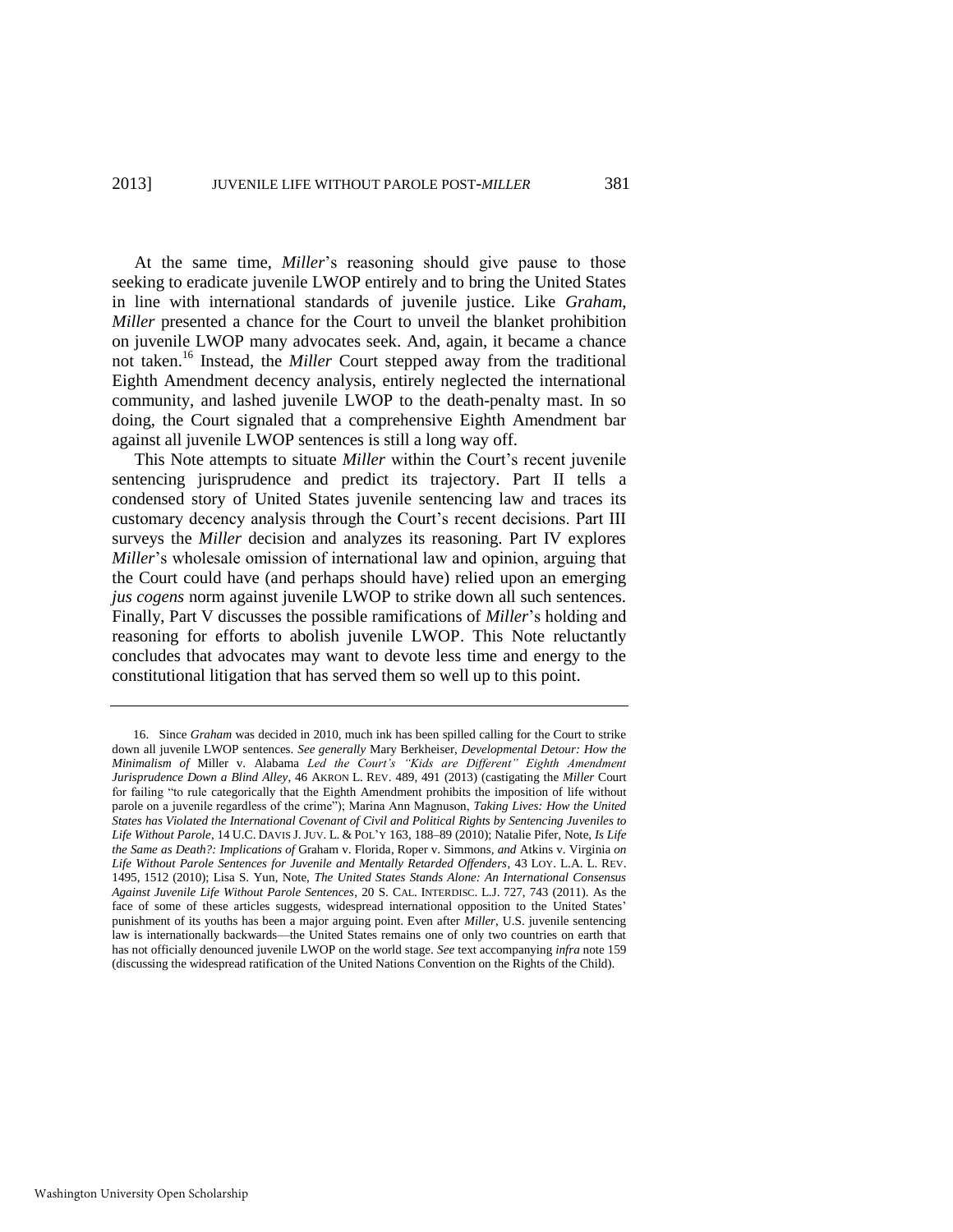#### II. SENTENCING JUVENILES IN AMERICA: AN ABRIDGED HISTORY

To discuss the development of juvenile sentencing in the United States it is necessary to have a two-part conversation. The first part deals with decisions that occur before any criminal charges are filed, and asks how states can escape the juvenile justice systems *they* created and can impose adult penalties on juvenile offenders. The second part deals with how the courts evaluate the constitutionality of juvenile sentences after sentencing.

#### *A. The Rise and Ramifications of Juvenile Courts*

<span id="page-4-1"></span><span id="page-4-0"></span>For roughly the first half of the nation's history, there was no separate system of juvenile justice in the United States.<sup>17</sup> Rather, the states universally tried children and teens in the same courts as adults and theoretically exposed them to the same penalties.<sup>18</sup> According to Craig S. Lerner, however, children under fourteen were often shielded from criminal liability by a rebuttable presumption that they lacked the capacity to act with the requisite mens rea.<sup>19</sup> Prosecutors could overcome the presumption with a showing of sufficient malice, applying the Latin maxim *malitia supplet ætatem*<sup>20</sup> (literally, "malice supplies age"<sup>21</sup>). The question of what weight to give to the offender's youth was determined by the sentencer on a case-by-case basis. $^{22}$ 

With the advent of juvenile courts, came development of distinct juvenile punishment. Some punishments, such as detention in juvenile facilities, are analogous to adult criminal penalties.<sup>23</sup> Many iuvenile courts. however, sentence juveniles with kid gloves, employing creative

<sup>17.</sup> Juvenile courts did not exist until 1899, when the first one sprang up in the Chicago area. SAMUEL DAVIS, RIGHTS OF JUVENILES, § 1:1 (2012). Initially, these new courts were unique, nonadversary fora. *See id.* § 1:2. In the last fifty years, however, the Supreme Court has insisted that juvenile systems adhere to certain principles of due process, imposing some of the "trappings of [adult] criminal process" on the juvenile courts. *Id.* § 1:3. *See generally In re* Gault, 387 U.S. 1 (1967) (requiring notice of charges, the right to counsel, and the right to confront and cross-examine in juvenile proceedings).

<sup>18.</sup> *See* Craig S. Lerner, *Juvenile Criminal Responsibility: Can Malice Supply the Want of Years?*, 86 TUL. L. REV. 309, 318–19 (2011) (noting that, while infrequent, early American courts occasionally sentenced juveniles to death).

<sup>19.</sup> *See id.* at 317–18.

<sup>20.</sup> *See id.*

<sup>21.</sup> William Whitaker, *Malitia Supplet Aetatem*, WORDS, http://www.archives.nd.edu/cgi-bin/ words.exe?malitia+supplet+ aetatem (last visited Nov. 16, 2013).

<sup>22.</sup> *See* Lerner, *supra* not[e 18,](#page-4-0) at 316.

<sup>23.</sup> *See* DAVIS, *supra* not[e 17,](#page-4-1) § 7:3.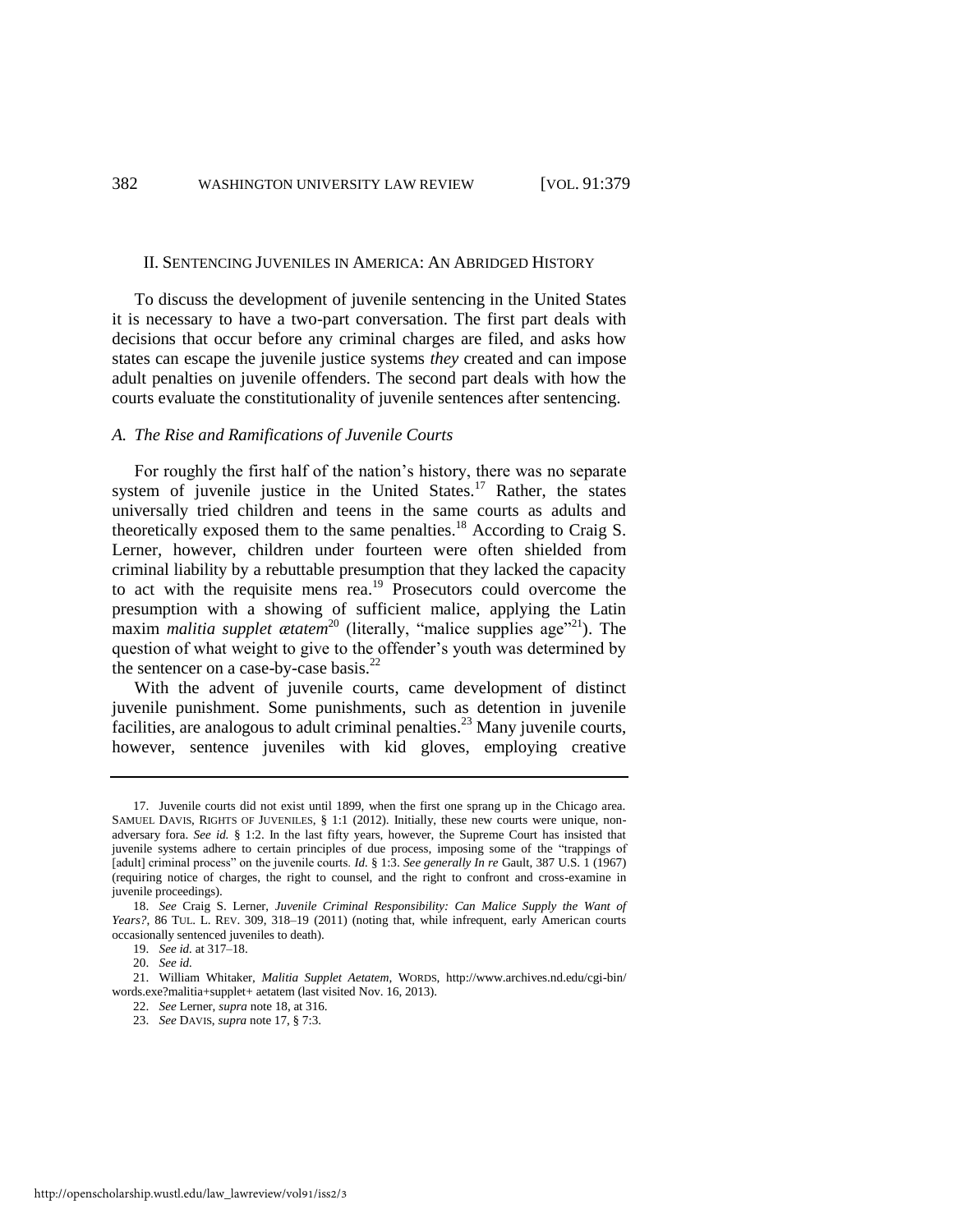<span id="page-5-0"></span>alternatives to institutional detention, such as: group therapy, $24$  halfway houses, $25$  and limiting the ability of the delinquent juvenile to associate with certain persons.<sup>26</sup> Philosophical opposition to lengthy detention is so strong that when courts decide to commit an offender to a juvenile institution, the Uniform Juvenile Court  $Act^{27}$  limits individual terms to two years, renewable only after a hearing.<sup>28</sup>

<span id="page-5-1"></span>Following the explosion of juvenile, violent crime rates in the 1980s and 1990s, almost all states sought to impose harsher criminal penalties on exceptionally violent youths.<sup>29</sup> The response to these so-called "superpredators"<sup>30</sup> was a proliferation of statutes permitting them to be prosecuted as adults. $31$  While these state laws operate in different ways,  $32$ they all act to divest juvenile courts of jurisdiction and expose youths to adult sentencing schemes<sup>33</sup> with many states adopting mandatory

28. *Id.* § 36.

29. *See* Ethan Bronner, *Sentencing Ruling Reflects Rethinking on Juvenile Justice*, N.Y. TIMES, June 27, 2012, at A14, *available at* http://www.nytimes.com/2012/06/27/us/news-analysis-rulingreflects-rethinking-on-juvenile-justice.html. Elizabeth S. Scott calls the public reactions of this period "Moral Panics." Elizabeth S. Scott, Miller v. Alabama *and the (Past and) Future of Juvenile Crime Regulation*, 31 LAW & INEQ. 535, 537 (2013).

30. *E.g.*, Elizabeth Becker, *As Ex-Theorist on Young 'Superpredators,' Bush Aide Has Regrets*, N.Y. TIMES, Feb. 9, 2001, at A19. "Superpredators" were defined as "radically impulsive, brutally remorseless youngsters . . . who murder, assault, rape, rob, burglarize, deal deadly drugs, join guntoting gangs and create serious communal disorders." *Id.*

<span id="page-5-2"></span><sup>24.</sup> *See id.*; *cf.* Solomon Moore, *Missouri System Treats Juvenile Offenders With Lighter Hand*, N.Y. TIMES, Mar. 27, 2009, at A13, *available at* http://www.nytimes.com/2009/03/27/us/27juvenile .html ("Some states have worked at the county level to avoid confinement altogether, keeping youths in their communities while they receive rehabilitative services."). A practical advantage of alternative solutions to juvenile detention is, of course, reduced cost to the state. *Id.*

<sup>25.</sup> *See* DAVIS, *supra* note [17,](#page-4-1) § 7:3; *cf.* Moore, *supra* note [24](#page-5-0) (discussing kinder, group-home facilities).

<sup>26.</sup> *See* DAVIS, *supra* note [17,](#page-4-1) § 7:3. This approach occasionally raises First Amendment issues. *Id.*

<sup>27.</sup> NAT'L CONF. OF COMM'RS ON UNIFORM STATE LAWS, UNIFORM JUVENILE COURT ACT (1968).

<sup>31.</sup> *See* Bronner, *supra* not[e 29,](#page-5-1) at A14.

<sup>32.</sup> Some provisions vest the decision about whether a youth will be tried as an adult wholly in the prosecutor handling the case. *See, e.g.*, FLA. STAT. § 985.557(1)(a) (2011). The statute provides: "With respect to any child who was 14 or 15 years of age at the time the alleged offense was committed, the state attorney may file an information when in the state attorney's *judgment and discretion* the public interest requires that adult sanctions be considered or imposed." *Id.* (emphasis added). The statute then enumerates offenses for which this discretion is granted, mostly offenses that involve violence or stealing. *See id.* Other statutory provisions designate offenses for which juveniles of a certain age *must* be tried as adults. *See, e.g.*, ALA. CODE § 12-15-204 (2012). Sometimes both of these provisions appear in the same statute. *E.g.*, FLA. STAT. § 985.557(1)(b).

<sup>33.</sup> In a recent report, the Attorney General's National Task Force on Children Exposed to Violence released a series of recommendations which, *inter alia*, opposed both of these practices. *See* ATT'Y GEN.'S NAT'L TASK FORCE ON CHILDREN EXPOSED TO VIOLENCE, DEFENDING CHILDHOOD: PROTECT, HEAL, THRIVE (Dec. 12, 2012), *available at* http://www.justice.gov/defendingchildhood/ cev-rpt-full.pdf (last visited Nov. 16, 2013). The task force concluded: "Laws and regulations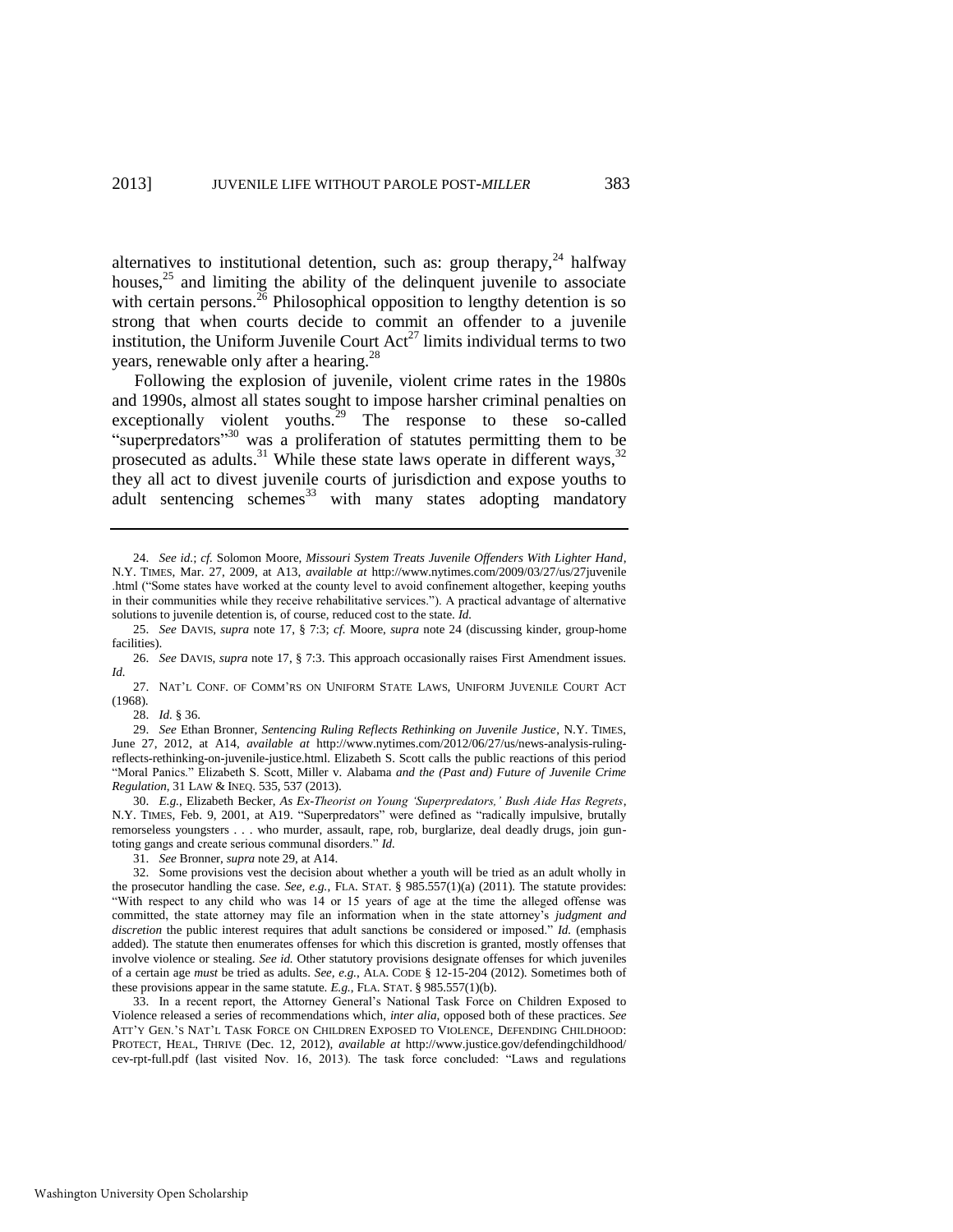sentencing around the same time as these jurisdictional statutes.<sup>34</sup> Indeed, in many states it is still possible for juveniles charged with violent offenses to be mandatorily tried in adult court and to receive mandatory adult penalties.<sup>35</sup> Permitting youths to ride this fast track to states' harshest criminal penalties can pervert the entire concept of *juvenile* justice.<sup>36</sup>

#### *B. Evolving Standards of Decency*

The Eighth Amendment provides that "[e]xcessive bail shall not be required, nor excessive fines imposed, nor cruel and unusual punishments inflicted."<sup>37</sup> The Court currently understands the Cruel and Unusual Punishments Clause to contain a "narrow proportionality principle."<sup>38</sup> That

35. For example, in Alabama, a 16-year-old who commits an armed assault must be tried as an adult, ALA. CODE § 12-15-204(a)(3), and must be imprisoned for at least two years, ALA. CODE § 13A-6-21 (2012); ALA. CODE § 13A-5-6 (2012). The circumstances simply do not matter.

37. U.S. CONST. amend. VIII.

38. Harmelin v. Michigan, 501 U.S. 957, 997 (1991) (Kennedy, J., concurring in part and concurring in the judgment). The notion of Eighth Amendment proportionality in Supreme Court case law dates at least to the early twentieth century. *See* Weems v. United States, 217 U.S. 349, 367 (1910) (accepting a "precept of justice that punishment for crime should be graduated and proportioned to offense"). *Weems* considered a sentence under a Philippine statute of fifteen-years hard labor for falsifying a single government document. *Id.* at 357–58.

 Whether, and to what extent, the Eighth Amendment contains a proportionality principle has been the subject of heated debate. The Court's originalist justices vehemently argue that no proportionality principle can exist because it would be inconsistent with the Framers' understanding of what could constitute a cruel or unusual punishment. *See, e.g.*, Miller v. Alabama, 132 S. Ct. 2455, 2483 (2012) (Thomas, J., dissenting); *Harmelin*, 501 U.S at 965 (plurality opinion of Scalia, J.). The common refrain is that the clause considers only "methods of punishment." *E.g.*, Graham v. Florida, 130 S. Ct. 2011, 2044 (2010) (Thomas, J., dissenting); *Harmelin*, 501 U.S. at 979. In *Harmelin*, Justice Scalia claims that the Framers were quite familiar with the concept of proportionality in punishment and would have included the word if they intended for the Eighth Amendment to have such content. *Harmelin*, 501 U.S. at 977.

 By contrast, for the argument that the Cruel and Unusual Punishments Clause contains a proportionality principle, and a broad one at that, see generally John F. Stinneford, *Rethinking Proportionality Under the Cruel and Unusual Punishments Clause*, 97 VA. L. REV. 899 (2011). *See also* JOHN PAUL STEVENS, FIVE CHIEFS: A SUPREME COURT MEMOIR 224 (2011) (pointing out that

prosecuting [juvenile offenders] as adults in adult courts, incarcerating them as adults, and sentencing them to harsh punishments that ignore and diminish their capacity to grow must be replaced or abandoned." *Id.* at 23.

<sup>34.</sup> *See generally* Philip Oliss, *Mandatory Minimum Sentencing: Discretion, the Safety Valve, and the Sentencing Guidelines*, 63 U. CIN. L. REV. 1851, 1852–53 (1995) (describing the proliferation of tough-on-crime mandatory sentencing schemes in the 1980s).

<sup>36.</sup> Imposing adult criminal penalties on juvenile offenders often means sending juveniles to adult prisons, where they face disproportionate levels of abuse and psychological torment. *See* Andrea Wood, Comment, *Cruel and Unusual Punishment: Confining Juveniles with Adults after Graham and* Miller, 61 EMORY L.J. 1445, 1450–58 (2012); *cf. Children in Adult Prison*, EQUAL JUSTICE INITIATIVE, http://eji.org/childrenprison (last visited Nov. 16, 2013) (describing the approach of many states to juvenile criminal punishment as "subject[ing] kids to further victimization and abuse" rather than responding to the "crisis and dysfunction that creates child delinquency").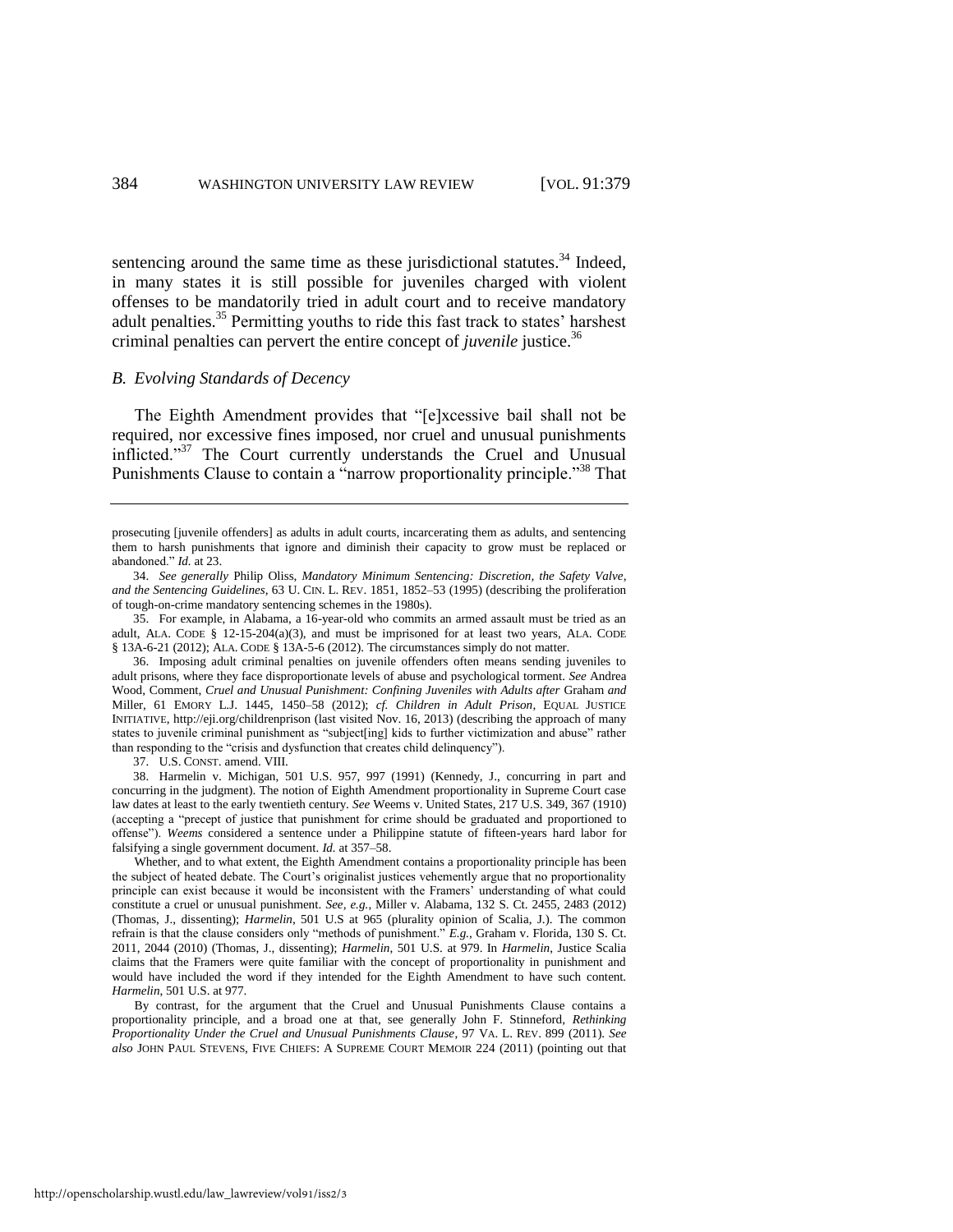is, not every sentence that seems excessively harsh qualifies as cruel and unusual. Traditionally, the Court has employed a bifurcated mode of proportionality analysis, applying much stricter rules for capital sentences—leading to the axiom, "death is different."<sup>39</sup> By contrast, when facing a term of incarceration, an offender must show that her sentence is "grossly disproportionate" to implicate Eighth Amendment protections.<sup>40</sup>

<span id="page-7-0"></span>In *Trop v. Dulles*,<sup>41</sup> a plurality of the Court first announced the test for whether a death sentence is unconstitutionally disproportionate—whether that sentence offends "the evolving standards of decency that mark the progress of a maturing society."<sup>42</sup> The relevant, evolving standards are those of the present.<sup>43</sup> Present standards are demonstrated by objective evidence, to the greatest extent possible.<sup>44</sup> To identify these standards, the Court developed a two-pronged mode of analysis for death penalty cases. First, the Court looks for evidence of national consensus against the punishment in domestic "legislative enactments and state practice."<sup>45</sup> In light of this evidence, the Court then makes "its own independent judgment whether the punishment in question violates the Constitution."<sup>46</sup>

41. 356 U.S. 86 (1958).

42. *Id.* at 101 (plurality opinion). This language was later adopted by the majority in Estelle v. Gamble, 429 U.S. 97, 102 (1976). Although often cited as part of the Court's death penalty jurisprudence, *Trop* dealt with whether Congress could punish soldiers who desert during wartime by divesting them of their citizenship. *See Trop*, 356 U.S. at 102–03.

judicial proportionality determinations would not have troubled the framers in the slightest, as they clearly included proportionality in the bail and fines portions of the Eighth Amendment). Additionally, Justice Stevens hails Chief Justice Roberts for breaking with his predecessors and acknowledging some form of Eighth Amendment proportionality. *Id.* at 221.

<sup>39.</sup> *See generally* Jeffrey Abramson, *Death-is-Different Jurisprudence and the Role of the Capital Jury*, 2 OHIO ST. J. CRIM. L. 117, 117–19 (2004) (describing the elevated status of the death penalty in the Court's Eighth Amendment jurisprudence). Abramson compiles a list of the numerous occasions where the Court has used language resembling "death is different." *Id.* at 117 n.1.

<sup>40.</sup> *Harmelin*, 501 U.S. at 1000–01. Gross disproportionality has proved to be an exceedingly difficult standard to satisfy. *See* Lerner, *supra* note [18,](#page-4-0) at 311 (noting that *Graham* was the first time in nearly thirty years that the Court overturned a term-of-years sentence).

<sup>43.</sup> *See, e.g.*, Kennedy v. Louisiana, 554 U.S. 407, 419 (2008) ("The standard [for cruel and unusual punishment] remains the same, but its applicability must change as the basic mores of society change.") (citing Furman v. Georgia, 408 U.S. 238, 382 (1972) (Berger, C.J., dissenting); Atkins v. Virginia, 536 U.S. 304, 311 (2002) ("A claim that punishment is excessive is judged . . . by those [standards] that currently prevail."). Demonstrating the changeability of societal norms (or, more cynically, of the ideological composition of the Court), both *Roper* and *Atkins* used evolving standards of decency to abrogate cases that had applied the same test and found the punishments—death for juveniles and developmentally disabled offenders, respectively—permissible. *See* Roper v. Simmons, 543 U.S. 551, 564 (2005) (reconsidering Stanford v. Kentucky, 492 U.S. 361 (1989)); *Atkins*, 536 U.S. at 310 (reconsidering Penry v. Lynaugh, 492 U.S. 302 (1989)).

<sup>44.</sup> *See Harmelin*, 501 U.S. at 1000 (Kennedy, J., concurring in part and concurring in the judgment), *accord Atkins*, 536 U.S. at 312.

<sup>45.</sup> Graham v. Florida, 130 S. Ct. 2011, 2022 (2010) (quoting *Roper*, 543 U.S. at 572).

<sup>46.</sup> *Id.* at 2022. A common criticism of "independent judgment" has been that it allows the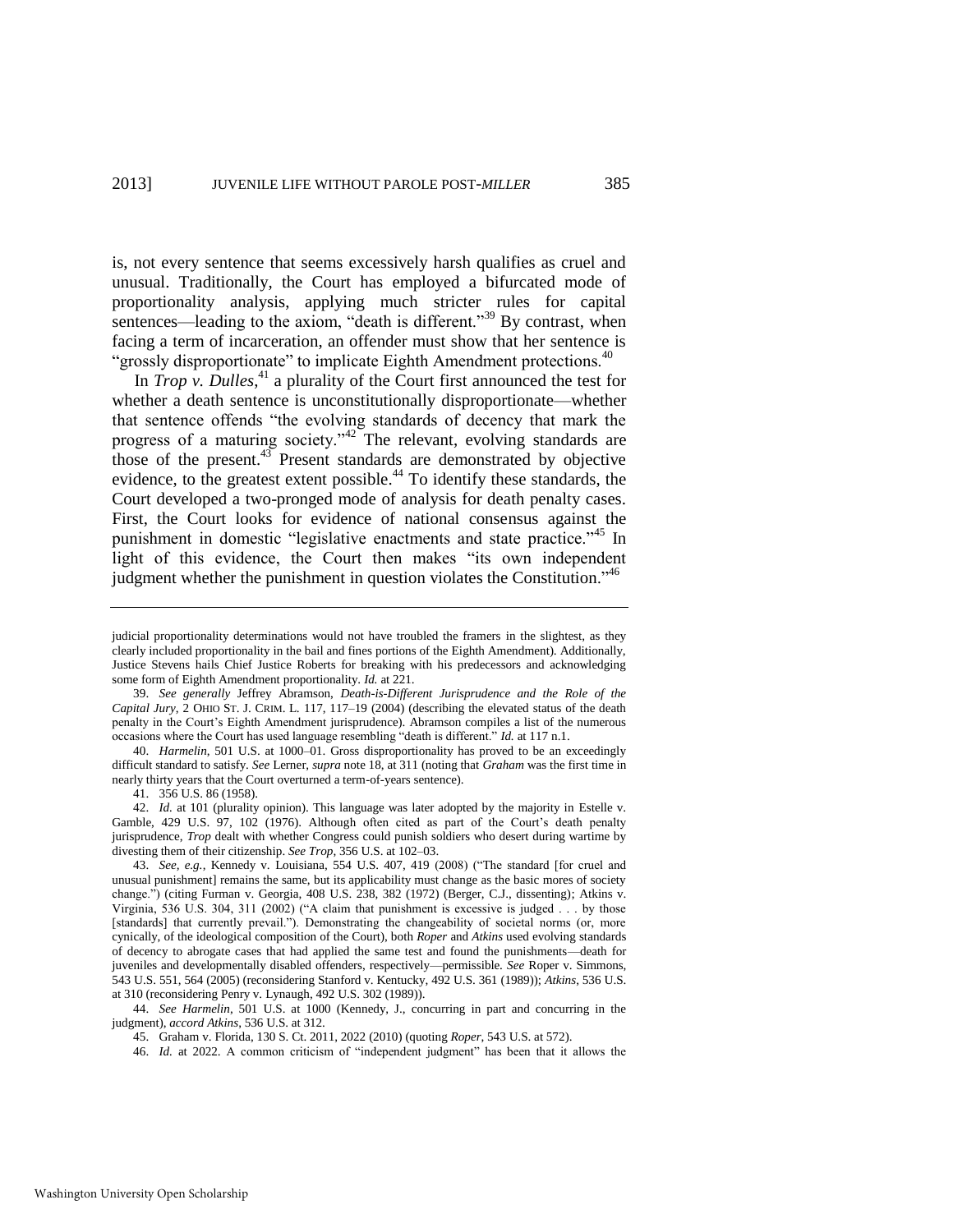#### *1. The Decline of Objective Evidence of National Consensus*

In recent years, the Court has applied "evolving standards of decency" to strike down more juvenile sentencing schemes. At the same time, it has encountered increasingly weak evidence of national consensus against those schemes, at least in terms of legislation. In *Thompson v. Oklahoma*, <sup>47</sup> a late 1980s tough-on-crime boom case, the Court held that states may not execute juveniles for crimes committed before the offender turned sixteen.<sup>48</sup> The *Thompson* Court reviewed a death sentence that was to be imposed on fifteen-year-old William Thompson for the murder of his brother-in-law.<sup>49</sup> Writing for the majority, Justice Stevens remarked, "there *are* differences which must be accommodated in determining the rights and duties of children as compared with those of adults."<sup>50</sup> Justice Stevens observed that states almost universally treat juveniles fifteen and younger differently than they treat adults.<sup>51</sup> More directly, he found that no state that set a minimum age for death-penalty eligibility permitted it for juveniles younger than sixteen.<sup>52</sup>

Fourteen years after *Thompson*, the Court decided *Atkins v. Virginia*, 53 and categorically banned the death penalty for developmentally disabled offenders.<sup>54</sup> Donald Atkins, while legally an adult, had an IQ of fiftynine<sup>55</sup> and possessed "the mental age of a child between the ages of 9 and 12."<sup>56</sup> For objective legislative evidence, *Atkins* relied both on the raw number of states that forbade capital punishment for the developmentally

50. *Id.* at 823 (emphasis in original) (citing Goss v. Lopez, 419 U.S. 565, 590–91 (1975)).

majority justices to rely too heavily on their own subjective opinions. *See, e.g.*, *Atkins*, 536 U.S. at 322 (Rehnquist, C.J., dissenting) ("[T]he Court's assessment of the current legislative judgment . . . more resembles a *post hoc* rationalization for the majority's subjectively preferred result . . . ."); *see also* Lerner, *supra* note [18,](#page-4-0) at 330 (describing Justice Kennedy's analysis in *Graham*). Lerner writes: "Perhaps sensing how perilous the argument from state practice is, Justice Kennedy breathes more easily as he leaves objective criteria of community standards for the subjective ones." *Id.*

<sup>47. 487</sup> U.S. 815 (1988).

<sup>48.</sup> *Id.* at 830.

<sup>49.</sup> *See id.* at 819.

<sup>51.</sup> Justice Stevens notes: "In no State may a 15-year-old vote or serve on a jury. Further, in all but one State a 15-year-old may not drive with parental consent, and in all but four States a 15-yearold may not marry without parental consent . . . [A]ll states have enacted legislation designating the maximum age for juvenile court jurisdiction at no less than 16." *Id.* at 824 (footnotes omitted).

<sup>52.</sup> *Id.* at 829.

<sup>53. 536</sup> U.S. 304 (2002). 54. *See id.* at 321.

<sup>55.</sup> *Id.* at 309.

<sup>56.</sup> *Id.* at 310 (quoting Atkins v. Virginia, 534 S.E.2d 312, 323 (2000) (Hassell, J., dissenting)). Atkins' developmental disability status was disputed at trial, the government instead contending that Atkins suffered from antisocial personality disorder, *id.* at 309, or, in layman's parlance, that Atkins was a sociopath.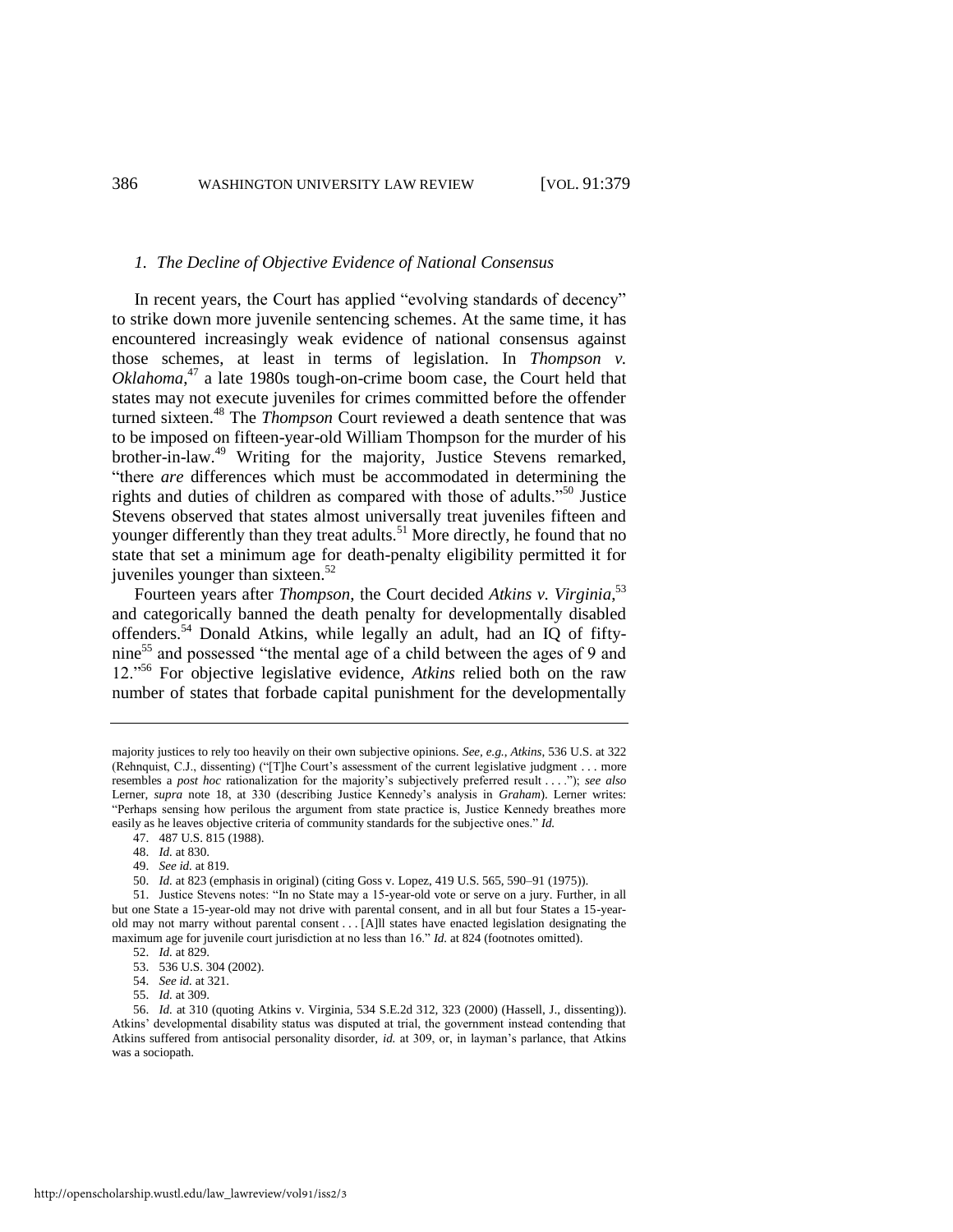disabled, and the rapidly expanding list of states moving their laws in that direction.<sup>57</sup> In total, thirty-two states and the federal government refused to execute developmentally disabled offenders at that time,<sup>58</sup> seventeen states having adopted that policy after 1990.<sup>59</sup> Moreover, "even in those States that allow the execution of mentally retarded offenders," the Court noted, "the practice is uncommon."<sup>60</sup>

In *Roper v. Simmons*,<sup>61</sup> the Court categorically eliminated the juvenile death penalty.<sup>62</sup> To justify its decision, the majority relied on a legislative consensus quantitatively resembling *Atkins* but lacking clear, recent movement towards abolition. $^{63}$  Justice Kennedy summarized the evidence: "30 States prohibit the juvenile death penalty, comprising 12 that have rejected the death penalty altogether and 18 that maintain it but, by express provision or judicial interpretation, exclude juveniles from its reach."<sup>64</sup> Again, the majority took note of state practices, observing that although twenty states permitted the juvenile death penalty at the time, only three had actually executed a juvenile in the preceding decade.<sup>65</sup>

Five years after *Roper*, the Court decided *Graham v. Florida*,<sup>66</sup> and the majority applied a death-penalty decency analysis to eliminate juvenile LWOP for non-homicide crimes.<sup>67</sup> *Graham* involved an offender sentenced to spend his life behind bars for an armed burglary committed when he was sixteen.<sup>68</sup> Writing for the majority, Justice Kennedy acknowledged that thirty-eight jurisdictions and the federal government allowed LWOP for some juvenile offenses.<sup>69</sup> Undeterred, Justice Kennedy

62. *Id.* at 574.

63. *Cf. id.* at 612 (Scalia, J., dissenting). Justice Scalia remarks: "Now, the Court says a legislative change in four states is 'significant' enough to trigger a constitutional prohibition." *Id.*

- 64. *Id.* at 564.
- 65. *See id.* at 564–65. 66. 130 S. Ct. 2011 (2010).
- 67. *Id.* at 2034.
- 

68. *Id.* at 2020. The procedure of the case is a little muddled. At sixteen, Terrence Graham entered into a plea bargain at trial, whereby Graham received a three-year probation term in exchange for no adjudication of guilt. *Id.* at 2018. The next year, Graham was implicated, but never formally charged, in connection with a violent home invasion. *Id.* at 2018–19. Graham returned to court for violating his parole, where a new judge defied the recommendations of all parties involved and imposed the harshest punishment permitted under Florida law for the first robbery. *Id.* at 2019–20.

69. *Id.* at 2023.

<sup>57.</sup> *See id.* at 313–15.

<sup>58.</sup> *See id.* Of those thirty-two states, thirteen banned the death penalty entirely, and nineteen specifically exempted the developmentally disabled from their death penalty statutes. *Id.*

<sup>59.</sup> *See id.*

<sup>60.</sup> *Id.* at 316.

<sup>61. 543</sup> U.S. 551 (2005).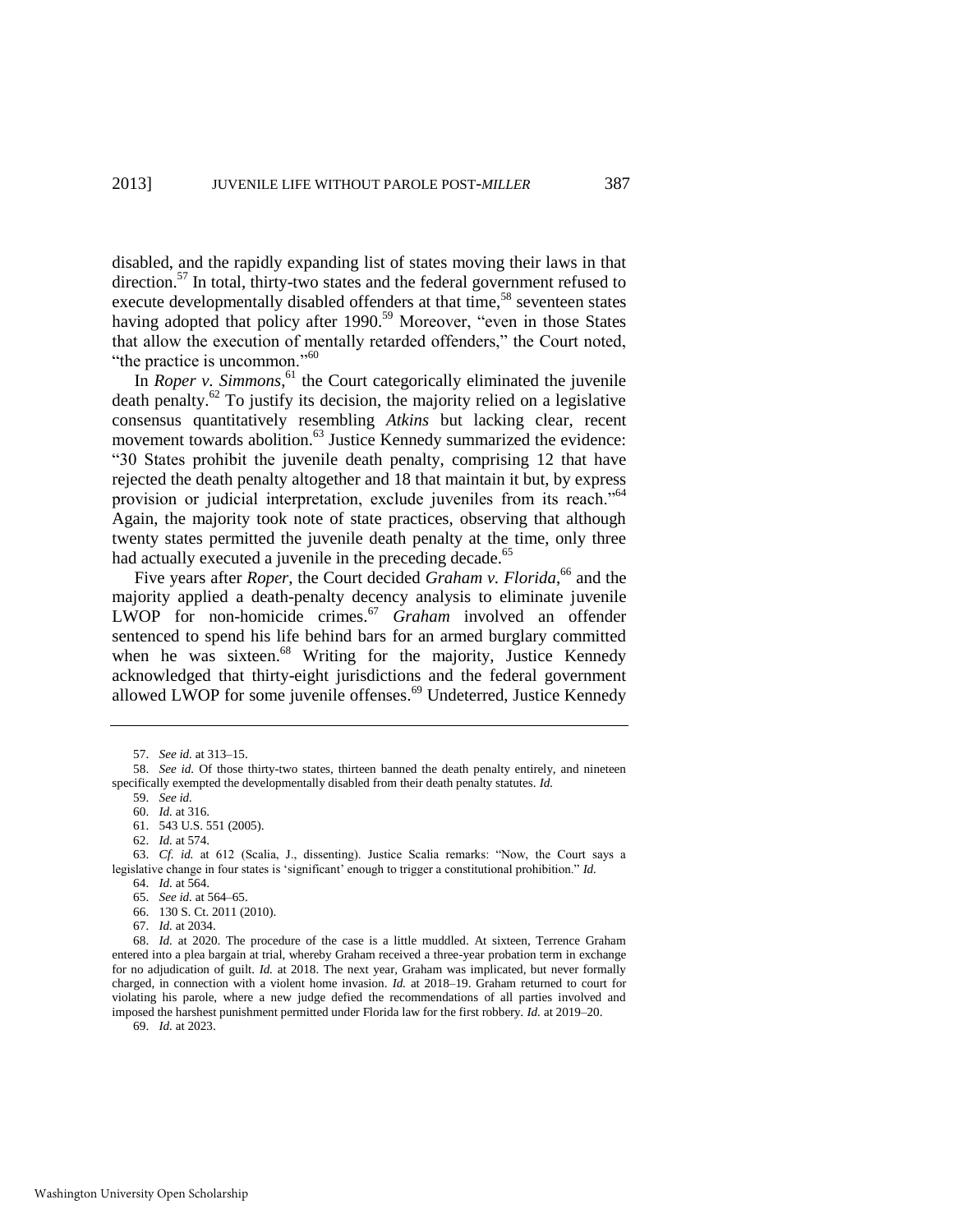maintained: "There are measures of consensus other than legislation."<sup>70</sup> Turning to state practice, he discovered that all offenders serving juvenile LWOP sentences for crimes other than homicide were incarcerated in eleven states, and more than half of them in Florida.<sup>71</sup> Notably, Justice Kennedy found that laws permitting trial, as adults, do not evince legislative intent to expose juveniles to LWOP.<sup>72</sup>

As the Court has afforded juveniles greater sentencing protections, the role legislative evidence of national consensus—once seen as absolutely pivotal<sup>73</sup>—has precipitously declined. Gradually, the Court has inverted the decency calculus, emphasizing independent judgments rooted in medicine, social science, and penological theory.

#### *2. The Rise of Independent Judgments*

Within the Court's two-pronged approach to the decency analysis, there is tension between the weight given to objective evidence of consensus and the Court's independent judgment. Independent judgments do not need to follow in lockstep with national consensus evidence. Indeed, the Court's independent judgment becomes more critical as signs of national consensus weaken. Indeed, the Court in *Graham* remarked: "Community consensus, while entitled to great weight, is not itself determinative of whether a punishment is cruel and unusual."<sup>74</sup> While acknowledging that both groups of evidence must be considered, the Court could hardly be clearer in its preference for its own independent judgment—even where little consensus exists to buttress it.<sup>75</sup> To the Court's credit, its rationales have been reasonable and remarkably consistent across its juvenile sentencing decisions.

<sup>70.</sup> *Id.* (quoting Kennedy v. Louisiana, 554 U.S. 407, 433 (2008)).

<sup>71.</sup> *Id.* at 2024. The Court bases its count on a combination of a study and its own research. The overall count was subject to debate. Craig S. Lerner points out that the Court relied on a potentially flawed study. *See* Lerner, *supra* note [18,](#page-4-0) at 329. Lerner also notes that "no one knows how rarely [juvenile LWOP] is imposed." *Id.* at 330.

<sup>72.</sup> *Graham*, 130 S. Ct. at 2025.

<sup>73.</sup> *See* Harmelin v. Michigan, 501 U.S. 957, 1000 (1991) (Kennedy, J., concurring in part and concurring in the judgment) ("[P]roportionality review by federal courts should be informed by objective factors to the maximum extent possible.") (internal quotation marks omitted).

<sup>74.</sup> *Graham*, 130 S. Ct. at 2026 (quoting Kennedy v. Louisiana, 554 U.S. 407, 434 (2008)). *Kennedy* held that the death penalty could not be imposed when a homicide did not occur and was not intended, even when the victim was a child. *See Kennedy*, 128 S. Ct. at 2646. Notably, in *Graham*, Justice Kennedy drew useful statements from his own words in *Kennedy*'s majority opinion.

<sup>75.</sup> A cynic might argue that the independent judgment has always been the prime consideration. Even in *Thompson*, the Court described objective indicators as "confirm[ing] our judgment." Thompson v. Oklahoma, 487 U.S. 815, 823 (1988).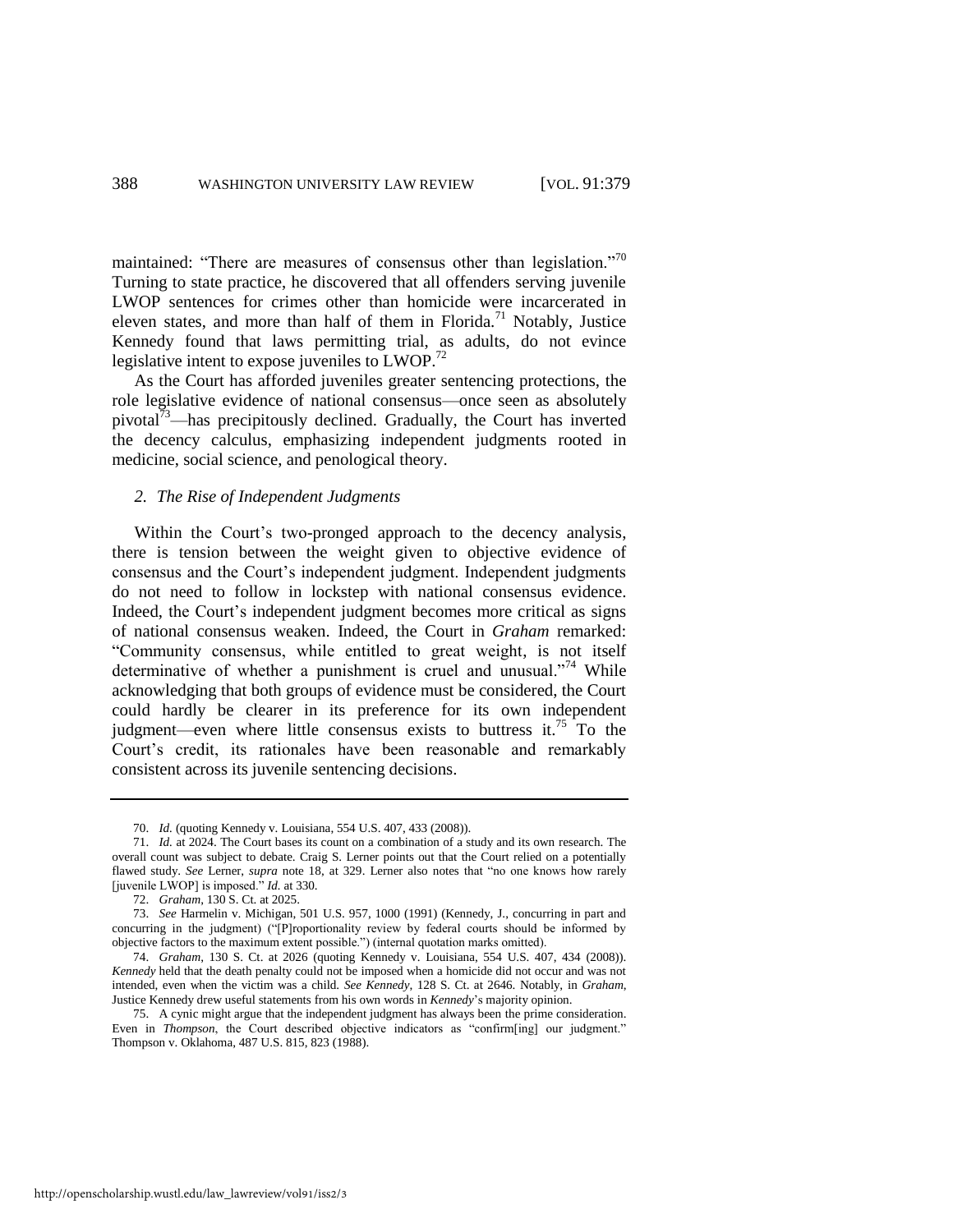Much of the Court's language discussing its independent judgment has come to focus on the mental, emotional, and behavioral differences between children and adults. Quoting earlier precedents, requiring youth as a mitigating factor in juvenile capital cases, the *Thompson* Court acknowledged: "youth is more than a chronological fact. It is a time and condition of life when a person may be most susceptible to influence and to psychological damage. . . . [M]inors often lack the experience, perspective, and judgment expected of adults."<sup>76</sup> Thus, by the very nature of her youth, a juvenile offender is less culpable than an adult offender for the same criminal action.<sup>77</sup>

<span id="page-11-0"></span>Subsequent cases largely echo this refrain. In *Roper*, the majority declares, "juvenile offenders cannot with reliability be classified among the worst offenders."<sup>78</sup> For the *Roper* majority, the life circumstances of most juvenile criminals mitigate their culpability; the Court argued that juveniles are less blameworthy "for failing to escape negative influences in their whole environment."<sup>79</sup> Moreover, juveniles are more likely than adults to reform their behavior as they grow and mature.<sup>80</sup> If juveniles are categorically less culpable, they should not be eligible for America's harshest punishment.<sup>81</sup>

<span id="page-11-1"></span>*Graham* accepted *Roper*'s statements about juveniles in toto<sup>82</sup> and applied *Graham*'s statements to the hazier case of LWOP for juveniles who did not kill. The *Graham* Court pointed out that "life without parole is the second most severe penalty permitted by law."<sup>83</sup> And unlike all other sentences except death, LWOP imposes "a forfeiture that is irrevocable."<sup>84</sup> Weighing the criminal against the crime, the Court found that an offender

<sup>76.</sup> *Id.* at 834 (quoting Eddings v. Oklahoma, 455 U.S. 104, 115–16 (1982)) (internal quotation marks omitted).

<sup>77.</sup> *Id.* at 835. Justice Stevens reasons: "The reasons why juveniles are not trusted with the privileges and responsibilities of an adult also explain why their irresponsible conduct is not as morally reprehensible as that of an adult." *Id.*

<span id="page-11-2"></span><sup>78.</sup> Roper v. Simmons, 543 U.S. 551, 569 (2005).

<sup>79.</sup> *Id.* at 570.

<sup>80.</sup> *See id.*

<sup>81.</sup> *See id.* at 572–74.

<sup>82.</sup> *See* Graham v. Florida, 130 S. Ct. 2011, 2026 (2010) ("No recent data provide reason to reconsider the Court's observations in *Roper* about the nature of juveniles."). Lerner takes issue with the Court's interpretation of neurological data, suggesting that Justice Kennedy was looking for a "stud[y] indicat[ing] that juveniles are, in fact, fully mature, invulnerable to peer pressure, and in possession of characteristics etched in stone." Lerner, *supra* not[e 18,](#page-4-0) at 330.

<sup>83.</sup> *Graham*, 130 S. Ct. at 2027 (quoting from Harmelin v. Michigan 501 U.S. 957, 1001 (1991) (Kennedy, J., concurring in part and concurring in the judgment)) (internal quotation marks omitted). 84. *Id.*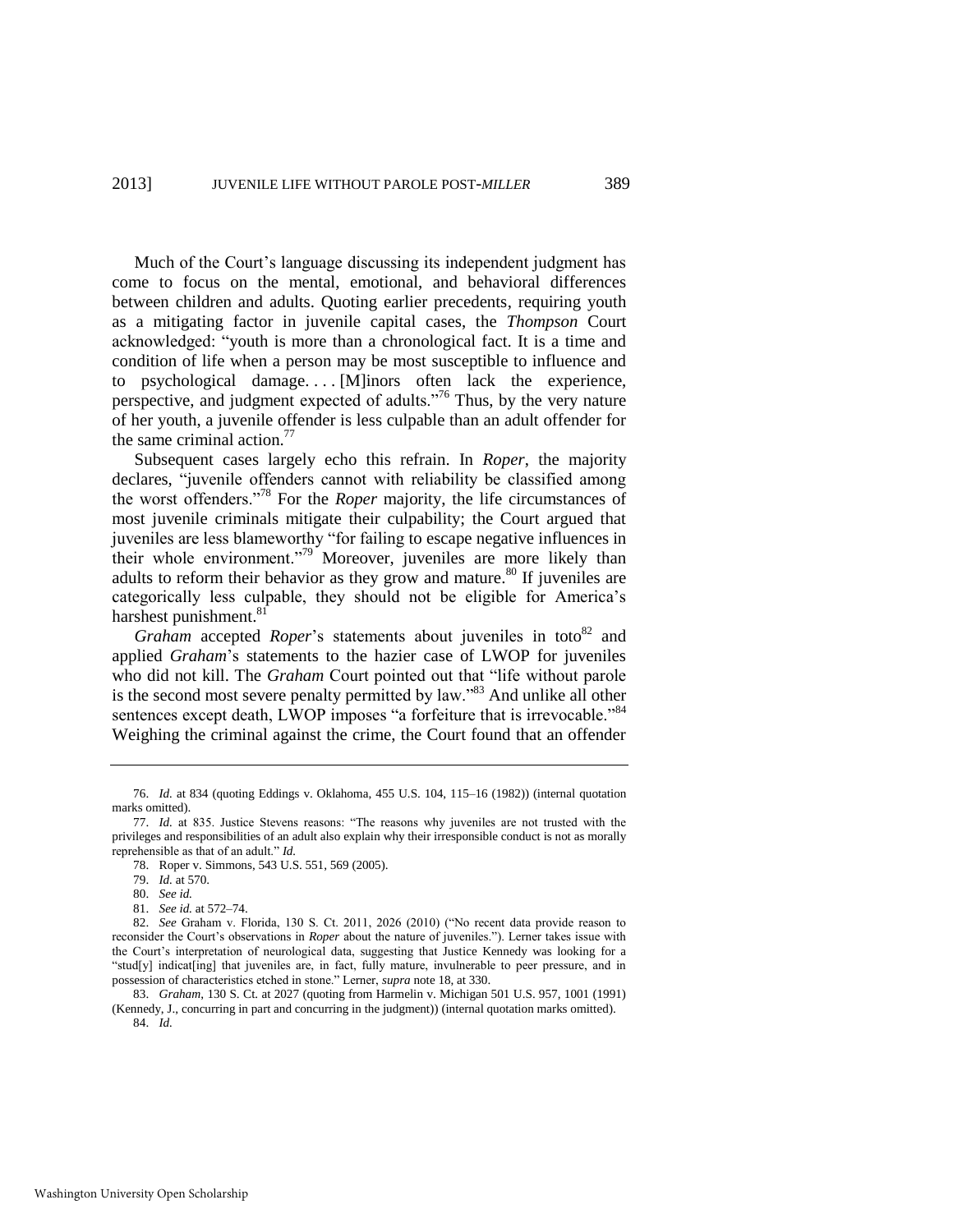who is a juvenile, but not a killer, cannot be placed within the secondworst class of offenders meriting the second harshest punishment.<sup>85</sup>

The Court has also consistently asked whether any of the accepted rationales for punishment can justify a given sentence for the given class of criminals and crime. The analysis in *Thompson*, *Atkins*, and *Roper* focused on only two potential justifications: retribution and deterrence.<sup>86</sup> The Court in *Gregg v. Georgia*<sup>87</sup> identified these justifications as the "two principal social purposes" of capital punishment.<sup>88</sup> *Thompson*, *Atkins*, and *Roper* each found that retribution was an inappropriate justification for offenders with reduced culpability. $\frac{89}{2}$  Likewise, these cases found that deterrence does not justify the death penalty because the neurological differences between the offenders and able adults suggest that the former are less likely to consider the consequences of their actions in a way that gives the death penalty a true deterrent effect. $90$ 

Because the sentence was LWOP, *Graham* presented the Court with a somewhat stickier situation than its previous juvenile sentencing cases. While the previous cases raised only justifications of retribution and deterrence, the realities of LWOP brought to bear theories of incapacitation and rehabilitation.<sup>91</sup> The Court dispatched with retribution and deterrence as it had before.<sup>92</sup> With regard to incapacitation, however, Justice Kennedy found that no sentencer could say with sufficient certainty that a juvenile non-homicide offender "would be a risk to society for the rest of his [or her] life."<sup>93</sup> Justice Kennedy's language evokes the changeability of the juvenile character. Because juveniles are by definition works in progress, it is not possible to predict which children are

91. *See* Graham v. Florida, 130 S. Ct. 2011, 2028 (2010).

92. In these sections, the *Graham* Court cites *Roper* heavily before reaching precisely the same conclusion. *Id.* at 2028–29.

93. *Id.* at 2029.

<sup>85.</sup> *See id.* ("[W]hen compared to an adult murderer, a juvenile offender . . . has a twice diminished moral culpability.").

<sup>86.</sup> *See Roper*, 543 U.S. at 570–72 (discussing penological rationales); Atkins v. Virginia, 536 U.S. 304, 318–320 (2002) (same); Thompson v. Oklahoma, 487 U.S. 815, 836–38 (1988) (same).

<sup>87. 428</sup> U.S. 153 (1976).

<sup>88.</sup> *Id.* at 183.

<sup>89.</sup> *See Roper*, 543 U.S. at 571; *Atkins*, 536 U.S. at 319; *Thompson*, 487 U.S. at 836–37.

<sup>90.</sup> *See Roper*, 543 U.S. at 571–72; *Atkins*, 536 U.S. at 319–20; *Thompson*, 487 U.S. at 837–38. In *Thompson*, Justice Stevens states: "The likelihood that the teenage offender has made the kind of cost-benefit analysis that attaches any weight to the possibility of execution is so remote as to be virtually nonexistent." *Thompson*, 487 U.S. at 837. Interestingly, Stevens also notes that the general reluctance to execute juveniles even where it was legal actually lessened the deterrent effect. *See id.* at 838. This seems to have been the situation that spawned *Roper*. The offender in that case, Christopher Simmons, apparently told his accomplices that, as juveniles, they could "get away with [murder]." *Roper*, 543 U.S. at 556.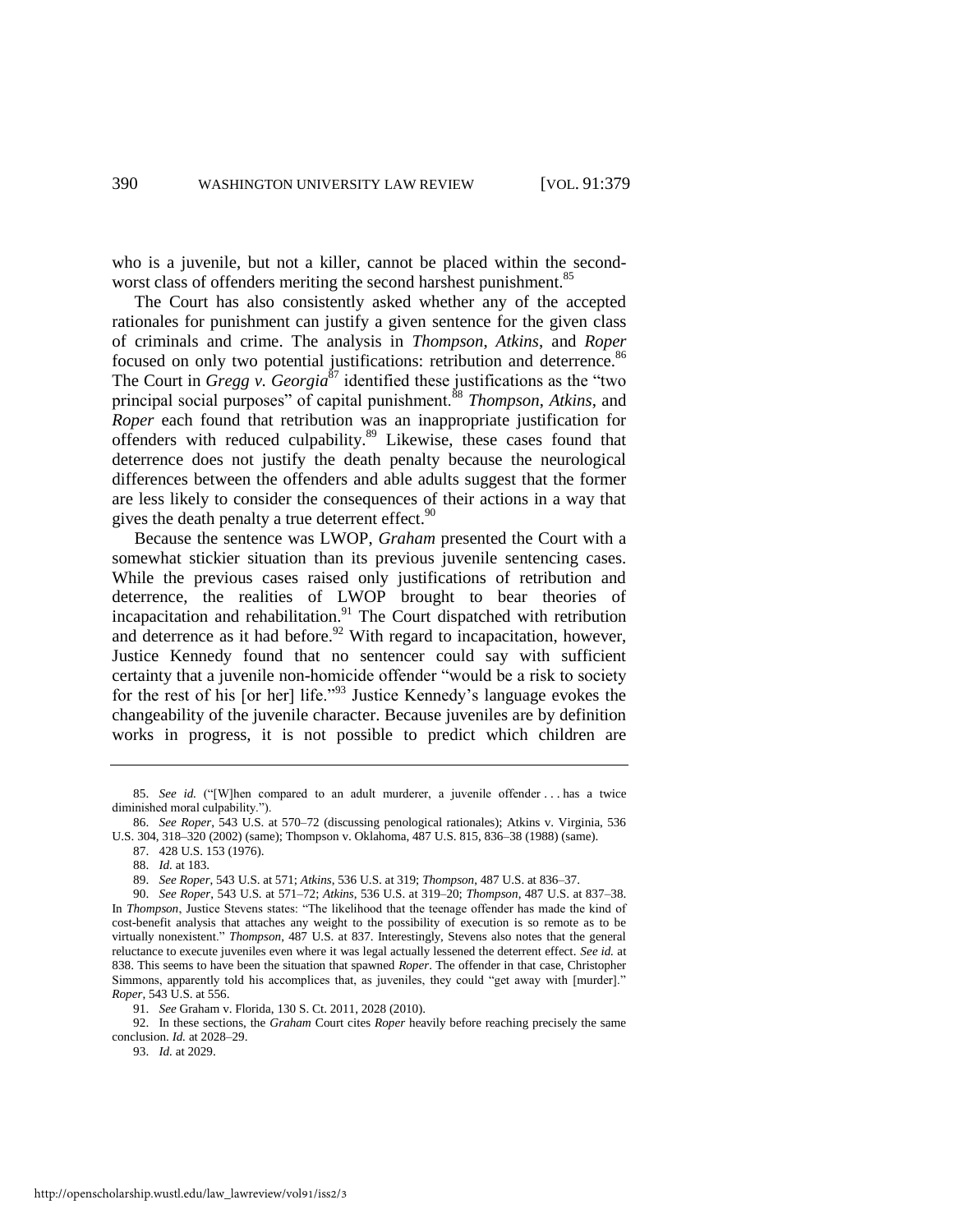permanently dangerous.<sup>94</sup> Finally, the majority noted that LWOP "forswears altogether the rehabilitative ideal."<sup>95</sup> Thus, while it is sometimes framed as a separate inquiry, $96$  the answer to the question of penological justifications is entirely determined by the Court's initial conclusions about the fit between the culpability of the offender and the harshness of the crime.

Since the Court decided *Thompson* twenty-five years ago, its notions of what it means to be a juvenile have expanded, but the fundamental message has gone unchanged. Juveniles, by definition, are not adults, and the reality of their lives and growth make it unfair to treat them exactly as if they were.

#### III. *MILLER V. ALABAMA*: A DIFFERENT KIND OF DECENCY ANALYSIS

In *Miller v. Alabama*,<sup>97</sup> the Court held that the mandatory imposition of LWOP for crimes committed when an offender was 17 or younger constitutes cruel and unusual punishment.<sup>98</sup> The Court did not, however, ban juvenile LWOP outright. $99$  The Court reached its holding through a relatively simple analogy: life without parole is for a juvenile much of what a death sentence is for an adult, and consequently the two punishments should have some of the same requirements.<sup>100</sup> The *Miller* decision is at once a natural extension of existing doctrines and a substantial analytical leap for an Eighth Amendment proportionality case. This Part illustrates such duality by sketching the Court's decision and analyzing its fundamental reasoning.

<sup>94.</sup> Quoting himself in *Roper*, Justice Kennedy says: "These salient characteristics mean that '[i]t is difficult even for expert psychologists to differentiate between the juvenile offender whose crime reflects unfortunate yet transient immaturity, and the rare juvenile offender whose crime reflects irreparable corruption.'" *Id.* at 2026 (quoting *Roper*, 543 U.S. at 573).

<sup>95.</sup> *Id.* at 2030.

<sup>96.</sup> For example, Justice Kennedy in *Graham* opens a paragraph by saying: "The penological justifications . . . are also relevant to the analysis." *Id.* at 2028.

<sup>97. 132</sup> S. Ct. 2455 (2012).

<sup>98.</sup> *Id.* at 2460.

<sup>99.</sup> *Id.* at 2469 ("Because that holding is sufficient to decide these cases, we do not consider Jackson's and Miller's alternative argument that the Eighth Amendment requires a categorical bar on life without parole for juveniles, or at least for those 14 and younger.").

<sup>100.</sup> *Id.* at 2463–64, 2466–67.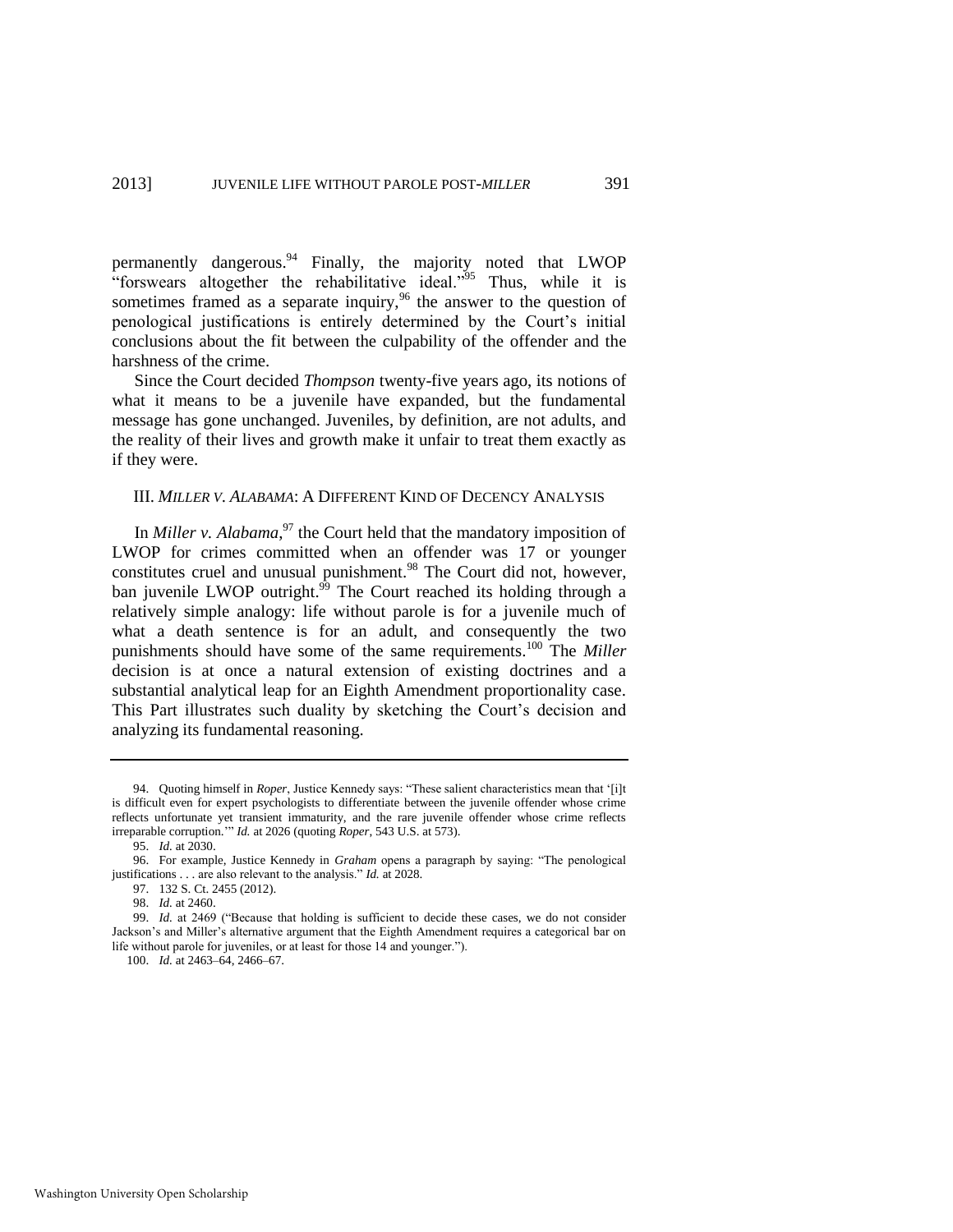#### *A. Crimes and Circumstances*

*Miller* consolidated two very different homicide cases<sup>101</sup> and consequently involved two very different sets of facts. The petitioners, Kuntrell Jackson and Evan Miller, share the following characteristics: they are male,<sup>102</sup> they committed homicide offenses when they were fourteen years old, they were tried as adults, and the trial court was given no other choice but to impose  $LWOP$ <sup>103</sup> Beyond these points, there is not much to bind Jackson and Miller, or their crimes, together.

#### *1. Kuntrell Jackson*

The Court presented Jackson's case largely unadorned.<sup>104</sup> When Kuntrell Jackson was fourteen he was involved with two older boys in an armed robbery that escalated into murder.<sup>105</sup> While the older boys entered a video store meaning to rob it, Jackson initially remained outside.<sup>106</sup> Jackson entered the store as the older boys confronted the store clerk, one of them brandishing a sawed-off shotgun.<sup>107</sup> The clerk threatened to call the authorities, prompting one of the older boys to shoot and kill her after which all three immediately fled.<sup>108</sup> Using his statutory discretion,<sup>109</sup> the

<sup>101.</sup> *Miller* consolidated a direct appeal, *see* Miller v. Alabama, 63 So. 3d 676 (Ala. Crim. App. 2010), and a state petition for habeas corpus relief, *see* Jackson v. Norris, 378 S.W.3d 103 (Ark. 2011). 102. Although it has no direct Eighth Amendment significance, it is worth noting that every major sentencing case discussed in this Note involved a male offender. *See Miller*, 132 S. Ct. at 2461–62; Graham v. Florida, 130 S. Ct. 2011, 2018 (2010); Roper v. Simmons, 543 U.S. 551, 556 (2005); Atkins v. Virginia, 536 U.S. 304, 307 (2002); Thompson v. Oklahoma, 487 U.S. 815, 819 (1988). According to the Bureau of Justice Statistics, in America, eighty-eight percent of all homicides are committed by males. James Alan Fox & Marianne W. Zawitz, *Homicide Trends in the United States*, BUREAU OF JUSTICE STATISTICS, http://www.bjs.gov/content/pub/pdf/htius.pdf (last visited Nov. 17, 2013).

<sup>103.</sup> *See Miller*, 132 S. Ct. at 2461–63.

<sup>104.</sup> The Court neglected to provide any details regarding Jackson's life experience. The record, while sparse in Jackson's case, did include the detail that Jackson, his cousin, and the older boy, were walking through a housing project in small town Arkansas. *See* Brief for Petitioner., Jackson v. Hobbs, No. 10-9647, 2012 WL 92506, at \*2 (U.S. Jan. 9, 2012); Respondent's Brief in Opposition, Jackson v. Hobbs, No. 10-9647, 2011 WL 5373676 (U.S. June 1, 2011). According to the U.S. Census Bureau, in Blytheville, Arkansas, where Jackson committed his offense, 39.1% of all families with children under eighteen live in poverty. *American FactFinder*, UNITED STATES CENSUS BUREAU, http://factfinder2 .census.gov/faces/nav/jsf/pages/index.xhtml (search "Community Facts" for "Blytheville, Arkansas"; then follow "Income, Employment, Occupation, Commuting to Work . . ." hyperlink) (last visited Nov. 28, 2013).

<sup>105.</sup> *Miller*, 132 S. Ct. at 2461.

<sup>106.</sup> *Id.*

<sup>107.</sup> *Id.*

<sup>108.</sup> *Id.*

<sup>109.</sup> Arkansas authorizes prosecuting attorneys to charge fourteen- and fifteen-year-olds as adults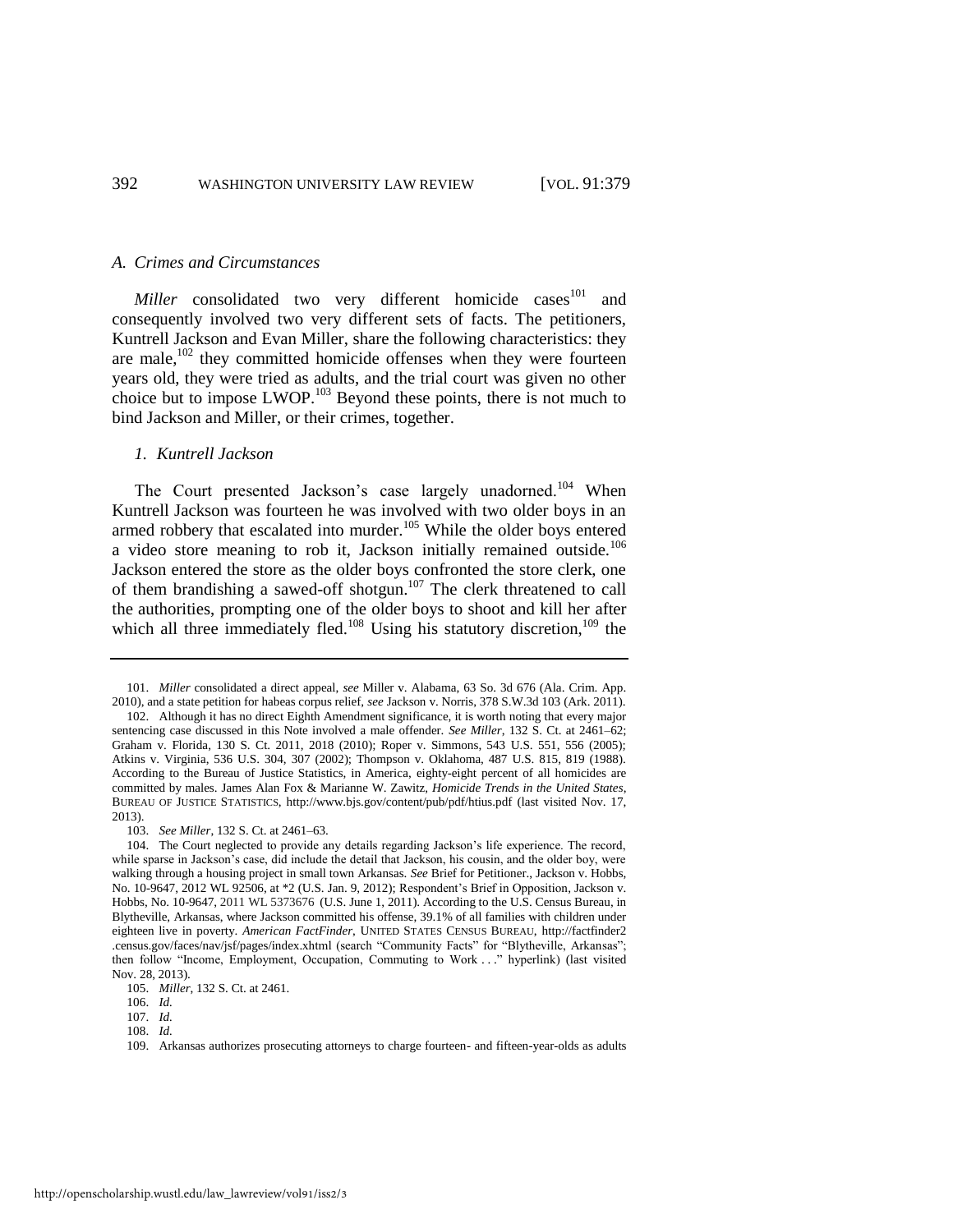local prosecutor charged Jackson as an adult.<sup>110</sup> The trial court convicted him of capital felony murder even though he was not the triggerman.<sup>111</sup> In Arkansas, this offense carries a mandatory sentence of at least life without parole.<sup>112</sup>

#### *2. Evan Miller*

Compared with Jackson, Evan Miller's case is more straightforward and is certainly more horrific, both in the narrative of the crime for which he was convicted and in Justice Kagan's tragic account of his fractured home life. Drugs, alcohol, and physical abuse affected Miller's childhood.<sup>113</sup> His mother was an alcoholic and a drug addict, which caused Miller to bounce in and out of foster care.<sup>114</sup> Eventually he began using drugs and alcohol himself.<sup>115</sup> By the time he finished the first grade, Miller had already attempted suicide.<sup>116</sup>

Miller met his victim as a consequence of his troubled upbringing; the victim approached his house to conduct a drug deal with Miller's mother.<sup>117</sup> After the deal, Miller and a friend drank and smoked marijuana with the soon-to-be victim.<sup>118</sup> When the visitor passed out, Miller attempted to rob him, rousing him angrily from his stupor.<sup>119</sup> Miller then sadistically beat him with a baseball bat he found and set fire to the trailer where they had been smoking. The victim remained incapacitated inside, and fire ultimately killed him.<sup>120</sup>

Alabama law permits a prosecutor to request removal of a juvenile case to adult court, so long as the offender was at least fourteen.<sup>121</sup> Because of

- 111. *Id.* at 2468.
- 112. *Id.*; *see also* ARK. CODE ANN. § 5-4-104(b) (West 2013).
- 113. *Miller*, 132 S. Ct. at 2462.
- 114. *Id.*
- 115. *Id.*
- 116. *Id.*
- 117. *Id.* 118. *Id.*
- 119. *Id.*
- 

120. *Id.* The victim died from a combination of blunt force trauma and asphyxiation. *Id.*

121. *See* ALA. CODE § 12-15-203(a) (2012). (formerly codified at § 12-15-34). Alabama comprehensively reorganized Title 12, Chapter 15 of the Alabama Code in 2008. *See* 2008 Ala. Acts 277.

under a limited list of extremely violent circumstances, including: "(A) Capital murder . . . , (B) Murder in the first degree . . . , (C) Kidnapping . . . , (D) Aggravated robbery . . . , (E) Rape . . . , (F) Battery in the first degree . . . , (G) Terroristic act." ARK. CODE ANN. § 9-27-318(c)(2) (2009). The Supreme Court of Arkansas struck down an unrelated provision of § 9-27-318 in State v. A.G., 383 S.W. 3d 317, 320 (Ark. 2011).

<sup>110.</sup> *Miller*, 132 S. Ct. at 2461.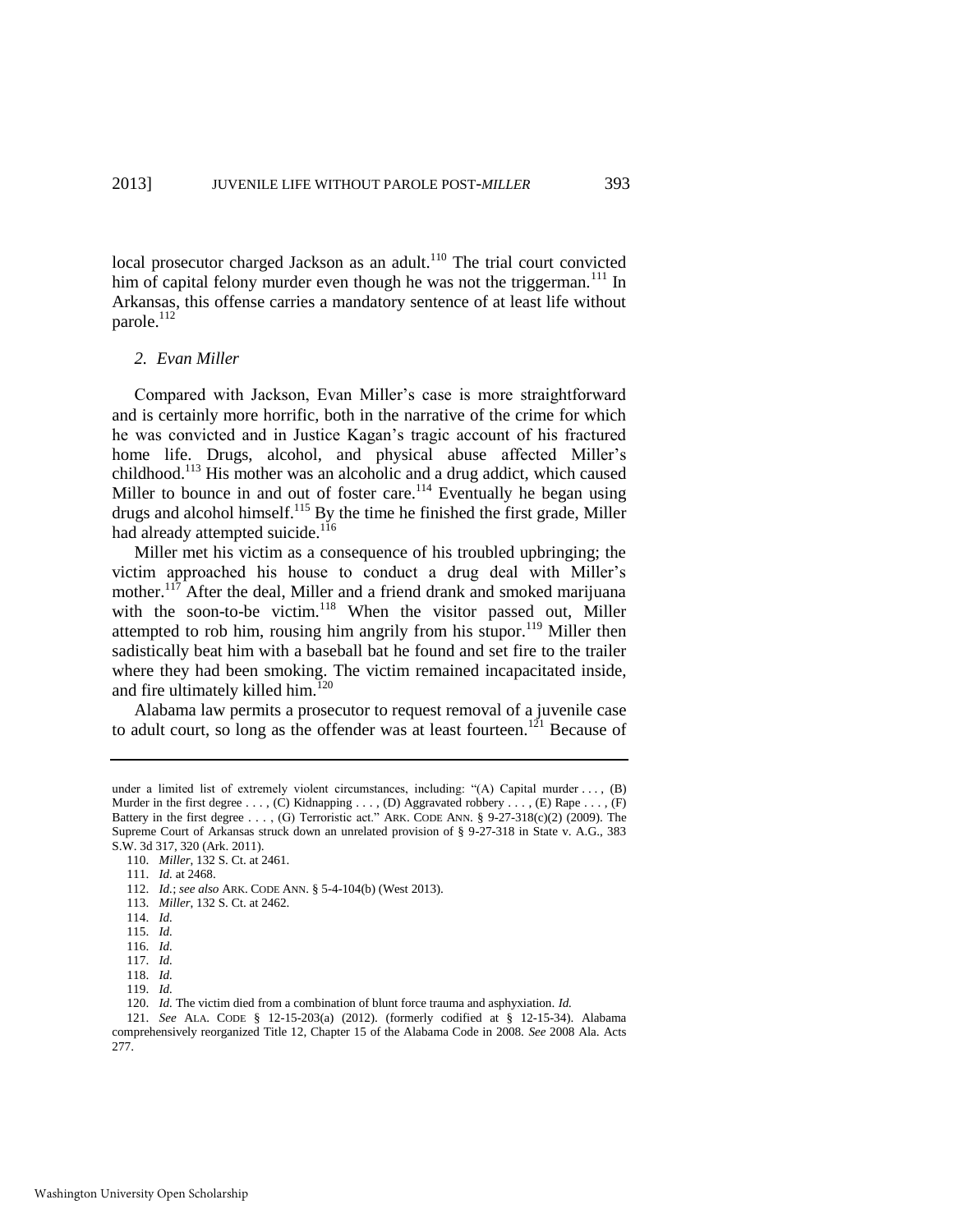the cruelty of the killing,<sup>122</sup> among other things, Miller's case was transferred out of juvenile court.<sup>123</sup> Tried as an adult, Miller was convicted of "murder in the course of arson."<sup>124</sup> Alabama's sentencing statute, like the Arkansas statute in Jackson's case, requires a minimum sentence of LWOP and makes no exception for juvenile offenders.<sup>125</sup>

#### *B. "Children Are Different, Too": A Matter of 'Life Is Death'*

<span id="page-16-0"></span>Justice Kagan's opinion seems to regress when compared to *Graham* and *Roper*—the cases on which it most relies—opening with the Court's independent judgment rather than objective consensus evidence. After affirming that the Court is indeed looking for "evolving standards of decency,"<sup>126</sup> Justice Kagan explained that her decision would merge two separate lines of sentencing precedent to find *mandatory* juvenile LWOP unconstitutional.<sup>127</sup> In *Graham*'s adoption of the death-penalty decency analysis for a juvenile LWOP case, Justice Kagan found license and motivation to directly apply the Court's individualized sentencing requirement for death penalty cases<sup>128</sup> under *Woodson v. North Carolina*<sup>129</sup> and *Lockett v. Ohio*. 130

Justice Kagan saw *Graham* and *Roper* as setting out a principle that children, merely by being children, "are constitutionally different from adults for the purposes of sentencing."<sup>131</sup> She noted that *Graham*'s conclusions about juvenile impulsivity, vulnerability, and changeability

*Id.*

- 126. *See Miller*, 132 S. Ct. at 2463.
- 127. *See id.*
- 128. *See id.* at 2463–64.

130. 438 U.S. 586 (1978).

<span id="page-16-1"></span><sup>122.</sup> *See Miller*, 132 S. Ct. at 2462.

<sup>123.</sup> *Id.* As Miller bludgeoned the victim, he proclaimed: "I am God, I've come to take your life."

<sup>124.</sup> *Id.* at 2462–63.

<sup>125.</sup> *Id.* at 2463; *see also* ALA. CODE §§ 13A-5-40(9), 13A-6-2(c) (1982).

<sup>129. 428</sup> U.S. 280 (1976) (plurality opinion).

<sup>131.</sup> *Miller*, 132 S. Ct. at 2464. Despite Justice Kagan's language, it is more appropriate to refer to these offenders as "juveniles," as opposed to "children." Calling adolescents who kill "children" inadequately reflects the seriousness of homicide and has an unnecessary "polarizing effect on public discourse." Elizabeth S. Scott, *"Children are Different": Constitutional Values and Justice Policy*, 11 OHIO ST. J. CRIM. L. 71, 72 n.5 (2013). Adolescents deserve lesser punishments not because of what they are, but what they are not. In my view, the Court's recent juvenile sentencing cases do not create a separate Eighth Amendment for children, but simply enumerate circumstances where sentencers may not treat non-adults as adults. *Cf. Miller*, 132 S. Ct. at 2468 ("[I]n imposing a State's harshest penalties, a sentencer misses too much if he treats every child as an adult."). Failing to recognize this distinction lends undue credence to criticisms that the Court's juvenile sentencing decisions are reductionist.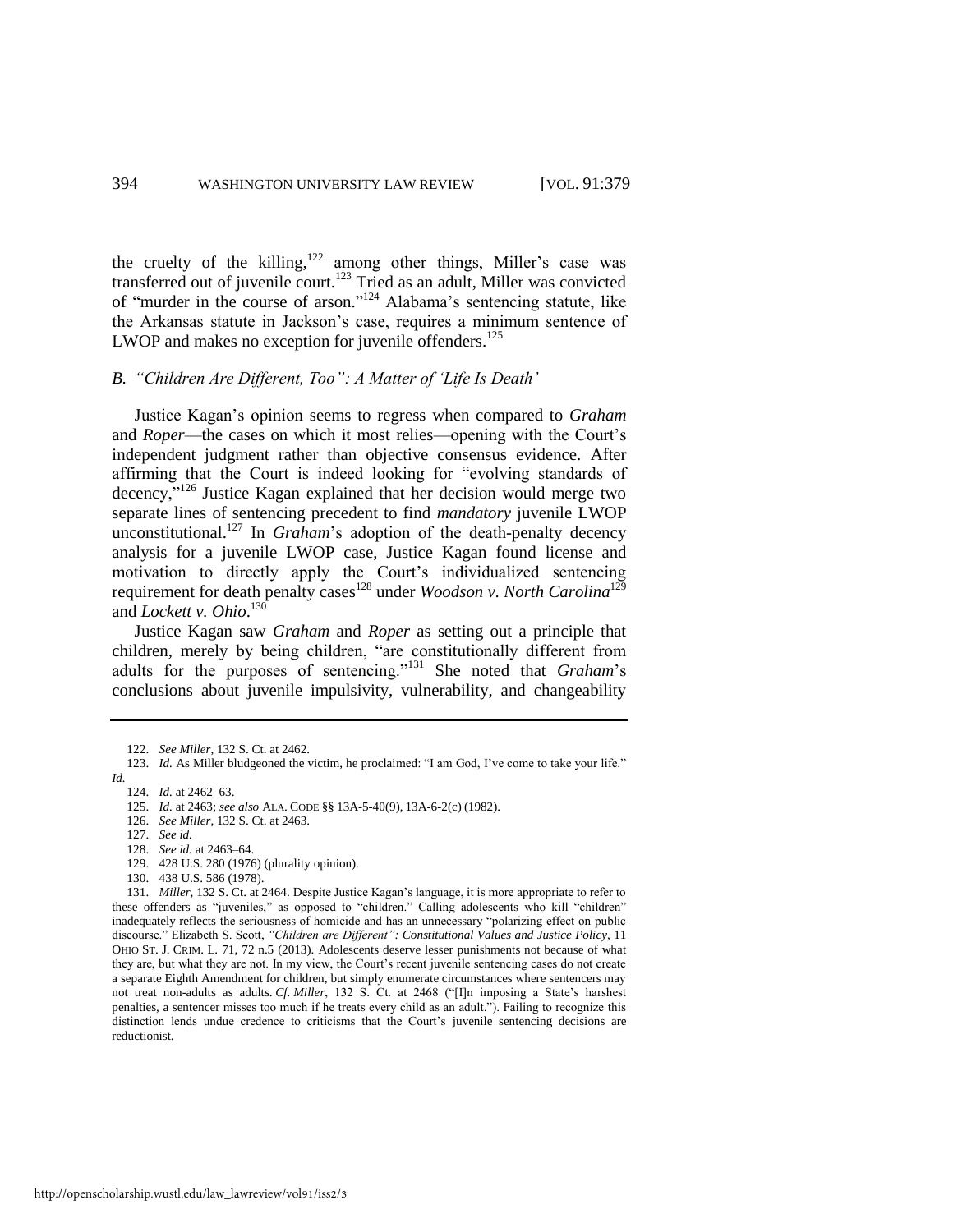apply with equal force whether the crime is a homicide or not.<sup>132</sup> Rather than stretch this conclusion to categorically bar all juvenile LWOP sentences, Justice Kagan found that "*Graham* insists that youth matters in determining the appropriateness of a lifetime incarceration without the possibility of parole."<sup>133</sup> When sentencing juveniles to our harshest punishments, she said, courts must consider that they are, in fact, sentencing juveniles. $134$ 

Next, Justice Kagan built a bridge from *Graham* and *Roper* to the Court's death-penalty precedents. Looking to *Graham*'s language about the similarities between juvenile LWOP and the death penalty, $135$  Justice Kagan noted that, because of the ages involved, LWOP entails the longest actual terms of incarceration when it is imposed on the young.<sup>136</sup> She concluded: "In part because we viewed [LWOP] for juveniles as akin to the death penalty, we treated it similarly to that most severe punishment.<sup>5137</sup> For the majority's purposes, when a juvenile offender is involved, a life sentence is a death sentence.

Given her analogy to the death penalty, Justice Kagan was able to point to Eighth Amendment principles forbidding mandatory imposition of the death penalty<sup>138</sup> and requiring that courts consider "any mitigating factors, so that the death penalty is reserved only for the most culpable defendants."<sup>139</sup> The Court, she noted, has specifically required sentencers to consider youth and upbringing when deciding whether to impose the death penalty.<sup>140</sup> Holding fast to the analogy between life and death, Justice Kagan concluded: "In meting out the death penalty, the elision of

139. *Miller*, 132 S. Ct. at 2467.

<sup>132.</sup> *See id.* at 2465 ("Those features are evident in the same way, and to the same degree, when (as in both cases here) a botched robbery turns into a killing.").

<sup>133.</sup> *Id.* at 2465.

<sup>134.</sup> *Id.* at 2466.

<sup>135.</sup> *See supra* text accompanying not[e 84.](#page-11-2)

<sup>136.</sup> *See Miller*, 132 S. Ct. at 2466. "[T]his lengthiest possible incarceration is an 'especially harsh punishment for a juvenile,' because he will almost inevitably serve 'more years and a greater percentage of his life in prison than an adult offender.'" *Id.* (quoting Graham v. Florida, 130 S. Ct. 2011, 2028 (2010)).

<sup>137.</sup> *Id.* To reinforce the analogy, Justice Kagan noted that, two years before *Graham*, the Court fashioned a similar death penalty rule in *Kennedy v. Louisiana*, 554 U.S. 407 (2008), forbidding capital punishment for nonhomicide crimes against persons. *Miller*, 132 S. Ct. at 2467.

<sup>138.</sup> *See, e.g.*, Woodson v. North Carolina, 428 U.S. 280, 304 (1976) (plurality opinion).

<sup>140.</sup> *Id.*; *see also* Johnson v. Texas, 509 U.S. 350, 367 (1993) ("There is no dispute that a defendant's youth is a relevant mitigating circumstance that must be within the effective reach of a capital sentencing jury ...."); Eddings v. Oklahoma,  $455$  U.S. 104, 115 (1982) ("[W]hen the defendant was 16 years old at the time of the offense there can be no doubt that evidence of a turbulent family history, of beatings by a harsh father, and of severe emotional disturbance is particularly relevant.").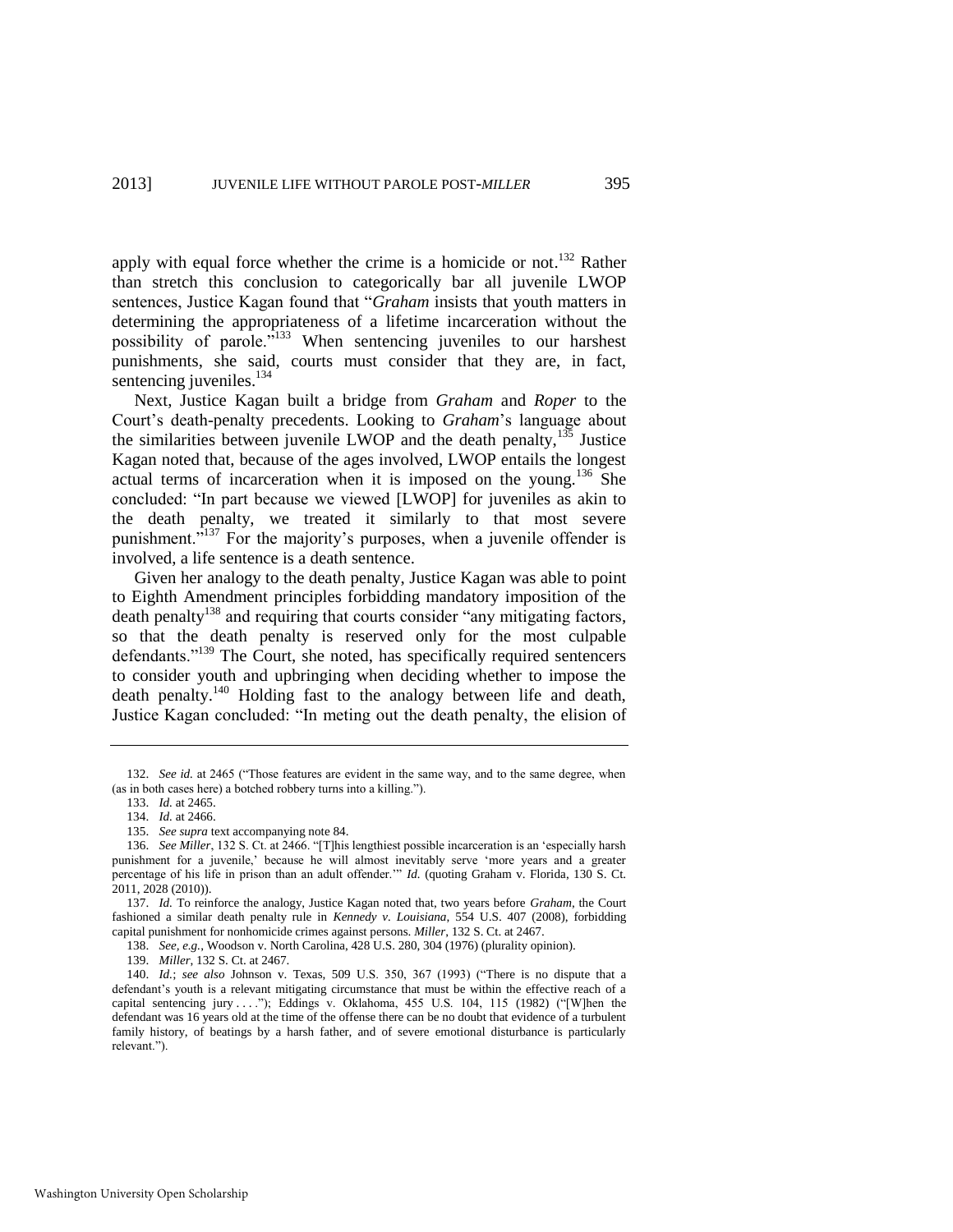all these differences would be strictly forbidden. . . . [A] similar rule should apply when a juvenile confronts a sentence of life (and death) in prison."<sup>141</sup> If death is indeed different, then so are juveniles.<sup>142</sup> While mandatory LWOP for juveniles is impermissible,<sup>143</sup> the majority refused to touch the question of whether all forms of juvenile LWOP were likewise unconstitutional.<sup>144</sup>

#### <span id="page-18-1"></span>*C. The Demise of Objective Consensus Evidence?*

Several paragraphs after the Court announced its holding, the *Miller* Court finally turned to the objective prong of the "evolving standards of decency" calculus.<sup>145</sup> Upon making the turn, the Court had to contend with the fact that mandatory LWOP is on the books in more than half of all states.<sup>146</sup> The majority concluded that the unfavorable legislative head count did not impede its holding on two grounds. First, the Court explained that this holding was limited compared to prior cases—that is, it does not bar outright a particular form of punishment for a class of offenders, as *Roper* and *Graham* had.<sup>147</sup> Second, because statutes transferring juveniles to adult court and statutes laying out mandatory sentences for those tried in adult court are independent from one another, the Court surmised that mandatory juvenile LWOP schemes might often be the product of inadvertent interaction between the two statutes.<sup>148</sup>

Justices Roberts and Alito accused the majority of improperly ignoring legislative evidence and elevating its own, subjective opinion with language ranging from chiding to doom-saying. Justice Roberts claimed that the majority made a policy decision beyond its station.<sup>149</sup> Justice Alito, for his part, claimed that the majority completely eliminated

<span id="page-18-0"></span><sup>141.</sup> *Miller*, 132 S. Ct. at 2468.

<sup>142.</sup> *Id.* at 2470.

<sup>143.</sup> *Id.* at 2469.

<sup>144.</sup> *Id.* Nor does it consider whether it might be cruel and unusual to ever impose LWOP on a juvenile non-triggerman, such as Jackson, prosecuted under the felony murder rule. *Cf. id.* at 2476 (Breyer, J., concurring) ("But in my opinion, this type of 'transferred intent' is not sufficient to satisfy the intent to murder that could subject a juvenile to a sentence of life without parole.").

<sup>145.</sup> *See id.* at 2469–71 (majority opinion).

<sup>146.</sup> *Id.* at 2471.

<sup>147.</sup> *See id.*

<sup>148.</sup> *See id.* at 2473. Justice Roberts takes issue with what he calls "assum[ing] a legislature is so ignorant of its own laws that it does not understand that two of them interact with each other." *Id.* at 2479–80 (Roberts, C.J., dissenting).

<sup>149.</sup> *See id.* at 2482 (Roberts, C.J., dissenting). Justice Roberts writes: "Perhaps science and policy suggest society should show greater mercy to young killers, giving them a greater chance to reform themselves at the risk that they will kill again. But that is not our decision to make." *Id.* (internal citations omitted).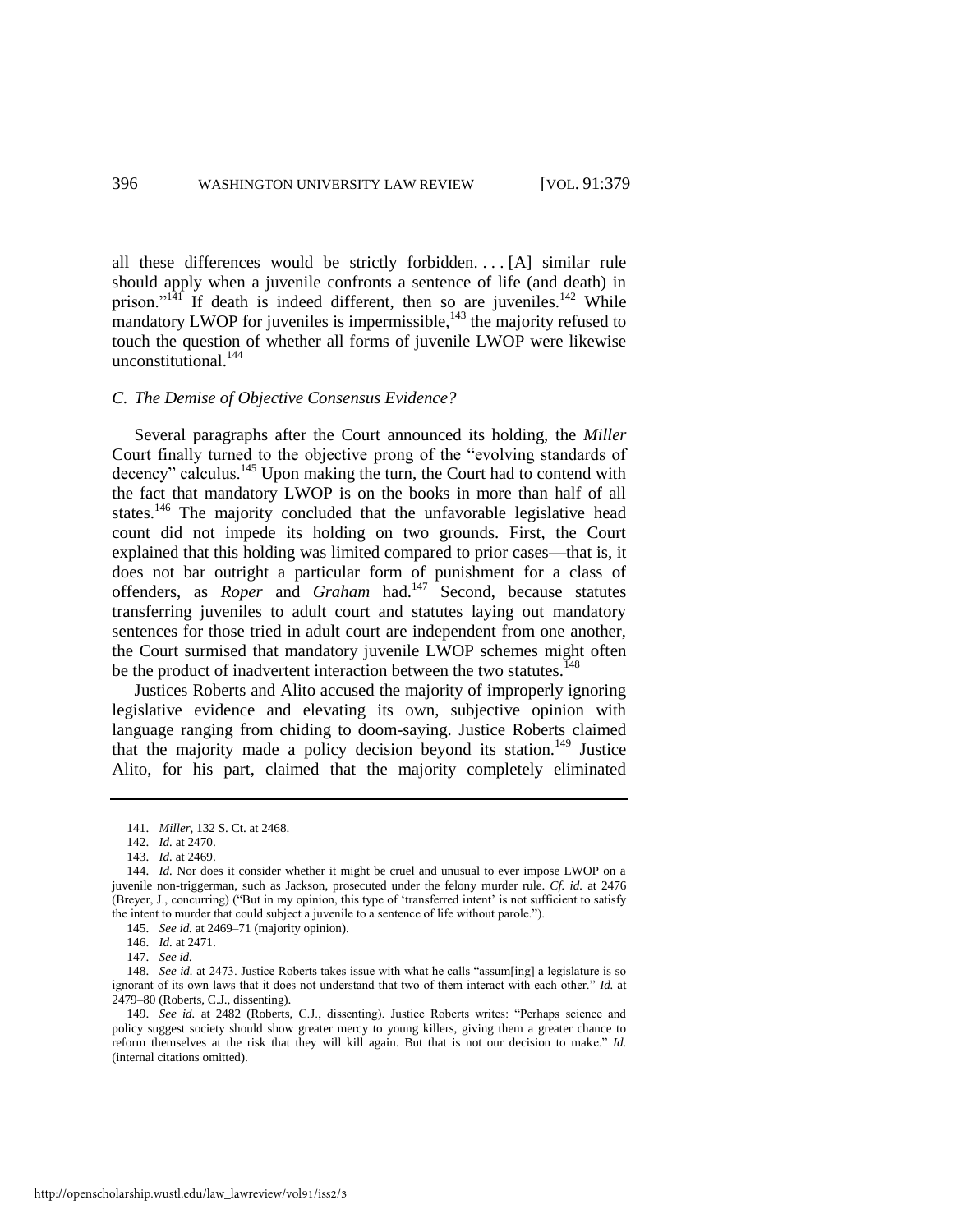<span id="page-19-2"></span>consideration of objective standards: "What today's decision shows is that our Eighth Amendment cases are no longer tied to any objective indicia of society's standards. Our Eighth Amendment case law is now entirely inward looking."<sup>150</sup>

Justice Alito's conclusion is premature, as *Miller*'s holding is intentionally much narrower than its predecessors, suggesting that perhaps the majority was reluctant to go further without more legislative evidence. At the same time, the decision does evince willingness on the Court's part to build some Eighth Amendment decisions predominantly on its independent judgment, rather than to begin every decency calculation with a formulaic census of the state legislatures.

#### IV. THE (ACTUAL AND POTENTIAL) ROLE OF INTERNATIONAL CONSENSUS

<span id="page-19-1"></span>Regarding the United States' harshest juvenile penalties, the international community speaks with one clear, disapproving voice. Controversially, $151$  in its juvenile sentencing cases, the Court has generally tried to listen. *Graham*, *Roper*, and their predecessors all gave at least passing consideration to international standards as part of the Eighth Amendment decency calculus.<sup>152</sup> Until *Miller*, that is. For reasons they did

<span id="page-19-0"></span><sup>150.</sup> *See id.* at 2490 (Alito, J., dissenting).

<sup>151.</sup> Justice Scalia, for one, vehemently maintains that international considerations are totally irrelevant to the Eighth Amendment. In *Roper*, for example, he admonishes the Court:

The Court should either profess its willingness to reconsider all of these matters in light of the views of foreigners, or else it should cease putting forth foreigners' views as part of the *reasoned basis* of its decisions. To invoke alien law when it agrees with one's own thinking, and ignore it otherwise, is not reasoned decisionmaking, but sophistry.

Roper v. Simmons, 543 U.S. 551, 627 (2005) (Scalia, J., dissenting) (emphasis in original).

Jonathan Levy likewise tacitly accuses the Court of arbitrary application of international principles in its juvenile sentencing cases for subjective reasons. *See* Jonathan Levy, Recent Development, *The Case of the Missing Argument: The Mysterious Disappearance of International Law from Juvenile Sentencing in* Miller v. Alabama, 132 S. Ct. 2455 (2012), 36 HARV. J.L. & PUB. POL'Y 355 (2013). Levy's criticism, like Justice Scalia's, seems to be rooted in the presumption that the United States does not, barring the whims of its jurists, have to honor and play by the world's rules when its lawmakers do not wish it. *Cf. id.* at 358 ("Without a constitutional mandate to consider international law in interpreting the Eighth Amendment, the decision to do so is questionable policy."). In other words, Levy criticizes courts for adhering to a policy of considering law.

<sup>152.</sup> In *Thompson v. Oklahoma*, the Court briefly surveys Western, industrialized nations to find that their conclusions about the juvenile death penalty and the Court's are "consistent." 487 U.S. 815, 830 (1988). Even *Atkins v. Virginia*, which otherwise ignores international materials, gives brief credence in a footnote to buttress its findings of national consensus. *See* 536 U.S. 304, 316 n.21 (2002) ("Moreover, within the world community, the imposition of the death penalty for crimes committed by mentally retarded offenders is overwhelmingly disapproved."). *Roper* and *Graham* also make comparatively extensive reference to international materials. *See generally infra* text accompanying notes [154–](#page-20-0)66.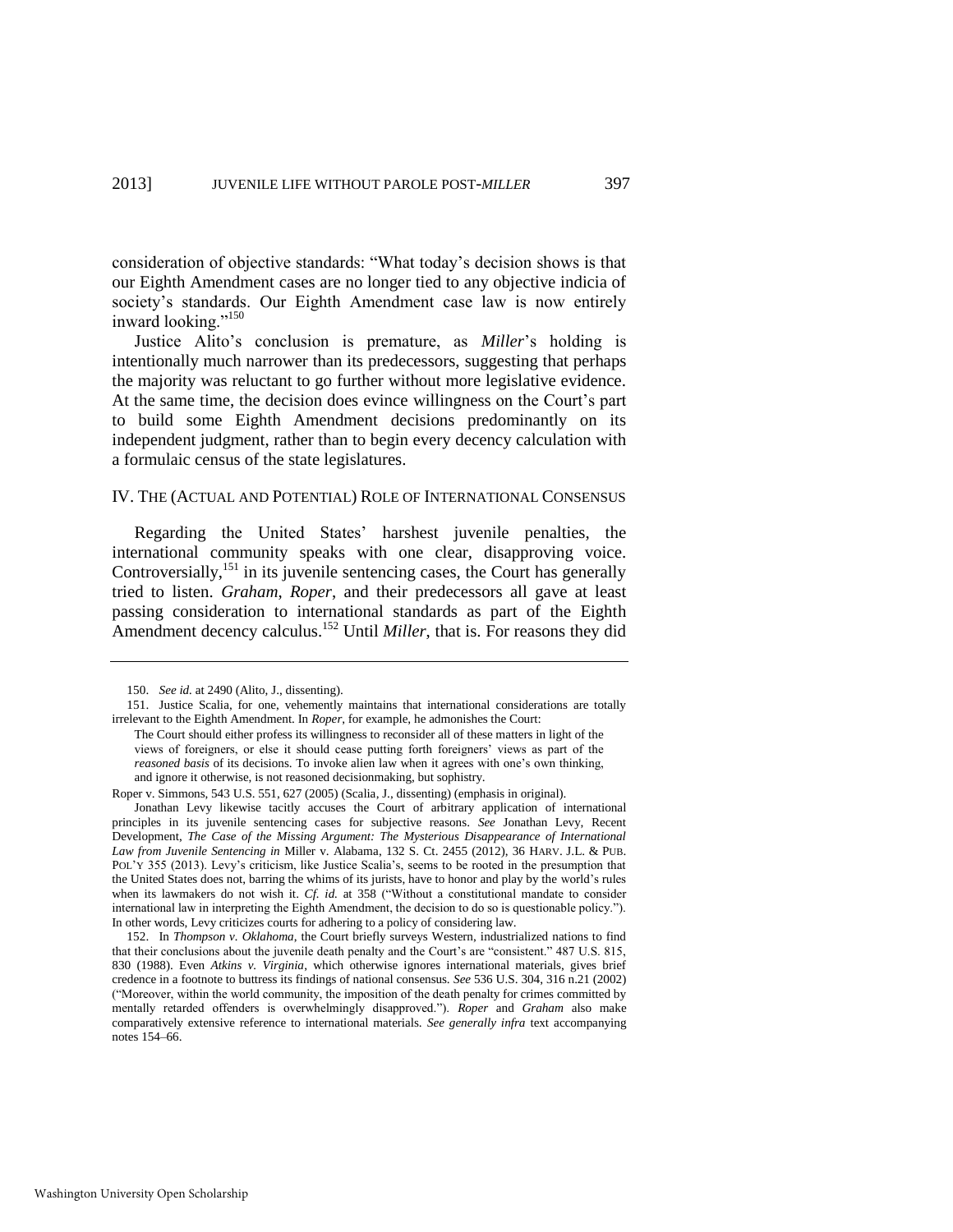<span id="page-20-0"></span>not disclose, many of the same justices who sought out international opinion in previous cases<sup>153</sup> chose to fix their gaze for *Miller* firmly within U.S. borders. This may be because *Graham*—the case on which *Miller* most relies—already considered the world community's take on juvenile LWOP.<sup>154</sup> Or it may be because the Court wanted to avoid the appearance of directly subjugating domestic legislative determinations to international law and opinion.<sup>155</sup> Whatever the reason, *Miller* ignored the international angle, which had become an important part of the Court's juvenile sentencing discussion. This Part discusses how the Court has used international law in previous juvenile sentencing cases, and argues that those materials evidence a binding international norm against juvenile LWOP punishments.

#### *A. International Consensus in* Roper *and* Graham

Both *Roper* and *Graham* claim to use evidence of global consensus to verify the Court's already-reached conclusions about what punishments are cruel and unusual.<sup>156</sup> Accordingly, in both cases the majority discusses international materials in the closing section of its opinion.

In *Roper*, Justice Kennedy observed that, prior to the Court's holding, "the United States is the only country in the world . . . to give official sanction to the juvenile penalty."<sup>157</sup> He noted that the United Nations Convention on the Rights of the Child,<sup>158</sup> ratified by every state except the United States and Somalia, explicitly forbids imposing the death penalty

158. United Nations Convention on the Rights of the Child, Nov. 20, 1989, 1577 U.N.T.S. 3 [hereinafter CRC].

In fact, the Court has looked to international standards for as long as it has looked for "evolving standards of decency." In *Trop v. Dulles*, the Court observed: "The United Nations' survey of the nationality laws of 84 nations of the world reveals that only two countries . . . impose denationalization as a penalty for desertion." 356 U.S. 86, 103 (1958) (plurality opinion).

<sup>153.</sup> *See* discussion accompanying *supra* not[e 152.](#page-19-0) 

<sup>154.</sup> *Cf.* Levy, *supra* not[e 151,](#page-19-1) at 372 (arguing that *Miller* was not "devoid of international law" because it relied on cases that considered it). *See generally* Graham v. Florida, 130 S. Ct. 2011, 2033– 34 (2010) (discussing international consensus against juvenile LWOP punishments).

<sup>155.</sup> In *Roper*, Justice Scalia had complained: "Though the views of our own citizens are essentially irrelevant to the Court's decision today, the views of other countries and the so-called international community take center stage." *Roper*, 543 U.S. at 622.

<sup>156.</sup> *See Graham*, 130 S. Ct. at 2034 ("The Court has treated the laws and practices of other nations and international agreements as relevant to the Eighth Amendment . . . because the judgment of the world's nations that a particular sentencing practice is inconsistent with basic principles of decency demonstrates that the Court's rationale has respected reasoning to support it."); *Roper*, 543 U.S. at 578 (majority opinion) ("The opinion of the world community, while not controlling our outcome, does provide respected and significant confirmation for our own conclusions.").

<sup>157.</sup> *Roper*, 543 U.S. at 575.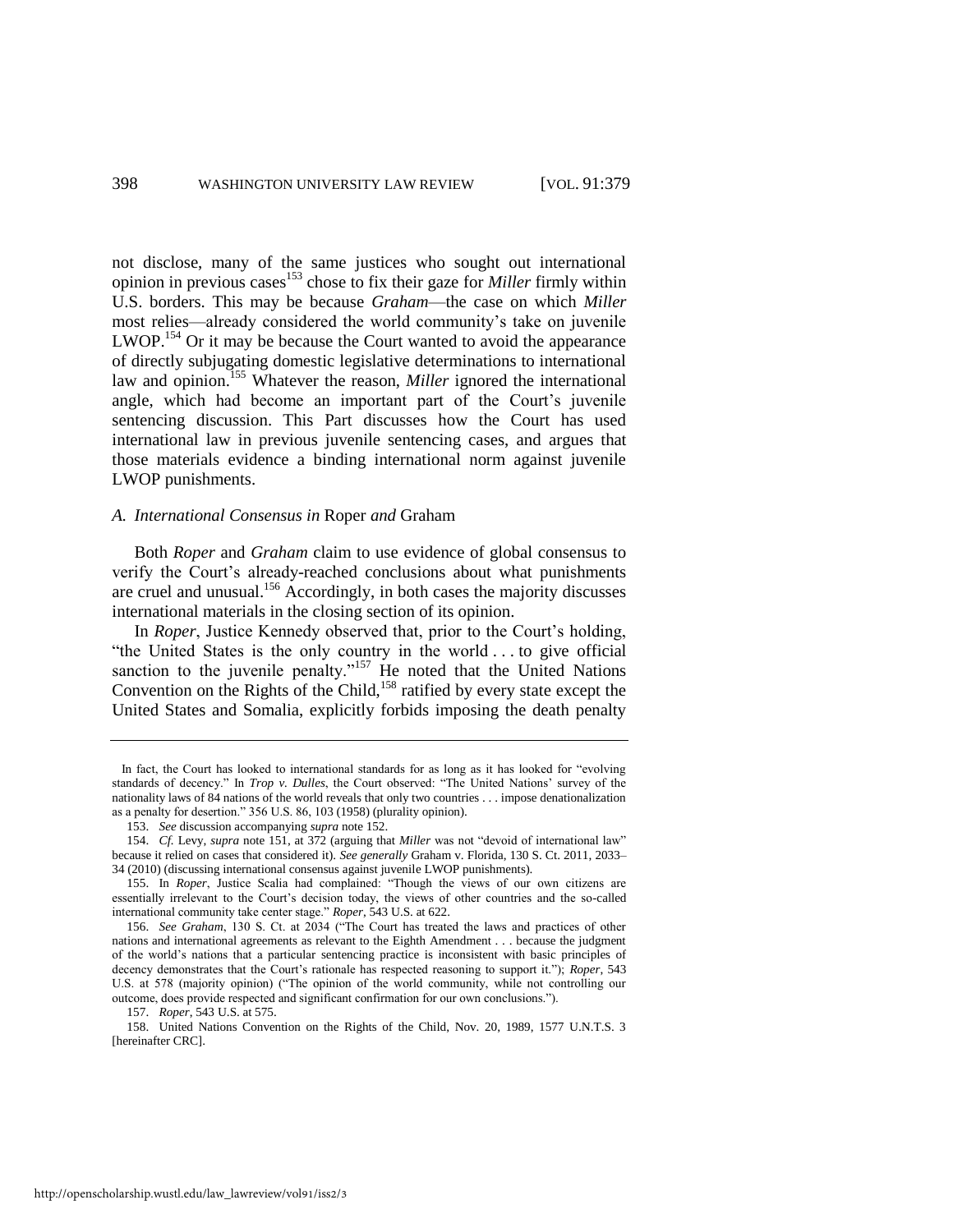<span id="page-21-0"></span>for crimes committed when the offender was younger than eighteen.<sup>159</sup> Next, Justice Kennedy counted the number of other states that, in practice had, executed a juvenile between 1990 and 2005.<sup>160</sup> He found seven—all of whom had since abandoned the punishment.<sup>161</sup> Justice Kennedy then turned to English law, noting "the Amendment was modeled on a parallel provision in the English Declaration of Rights of 1689," and observed that the United Kingdom had abolished the juvenile death penalty more than seventy years prior.<sup>162</sup> Despite a relatively thorough discussion, Justice Kennedy made no mention of a potential, binding *jus cogens* norm against the punishment. $163$ 

*Graham*'s treatment of international materials largely mimics *Roper*'s. In *Graham*, the Court found that of the eleven states that officially sanctioned juvenile LWOP, only the United States and Israel ever imposed it, and only the United States for non-homicide crimes.<sup>164</sup> The Court again observed that the United States continued to be one of only two nations not to ratify the Convention on the Rights of the Child.<sup>165</sup> Unlike *Roper*, the Court took a definitive stand on the *jus cogens* question. Admitting that the Court had been briefed on the issue, Justice Kennedy wrote: "[t]he debate . . . over whether there is a binding *jus cogens* norm against this sentencing practice is likewise of no import.<sup>"166</sup> The Court simply will not touch binding rules of international law.

<span id="page-21-1"></span><sup>159.</sup> *Roper*, 543 U.S. at 576. Article 37 of the CRC provides: "No child shall be subjected to torture or other cruel, inhuman, or degrading treatment or punishment. Neither capital punishment nor life imprisonment without the possibility of release shall be imposed for offences committed by persons below eighteen years of age." CRC, art. 37(a), 1577 U.N.T.S. at 55.

<sup>160.</sup> *Roper*, 543 U.S. at 577.

<sup>161.</sup> *Id.* Justice Kennedy writes: "In sum, it is fair to say that the United States now stands alone in a world that has turned . . . against the juvenile death penalty." *Id.*

<sup>162.</sup> *Id.* Justice Scalia takes special exception to the Court's discussion of English law, calling it "perhaps the most indefensible part of [the] opinion." *Id.* at 626 (Scalia, J., dissenting).

<sup>163.</sup> This is noteworthy because, in 2002, the Inter-American Commission on Human Rights issued a report concluding that, by sentencing minors to death, the United States was actively violating a *jus cogens* norm of international law. *See* Michael Domingues v. United States, Case 12.285, Inter-Am. Comm'n H.R., Report No. 62/02 ¶ 112 (2002), [http://www.cidh.org/annualrep/2002eng/usa.](http://www.cidh.org/annualrep/2002eng/usa)  12285.htm.

<sup>164.</sup> *See* Graham v. Florida, 130 S. Ct. 2011, 2033 (2010). The Court noted that Israel technically allows juveniles sentenced to life a chance at parole, but with questionable process. *Id.* For the sake of argument, the Court assumes that Israel allows juvenile LWOP. *Id.*

<sup>165.</sup> *See id.* at 2034; *see also supra* text accompanying note [159.](#page-21-0) 

<sup>166.</sup> *Graham*, 130 S. Ct. at 2034.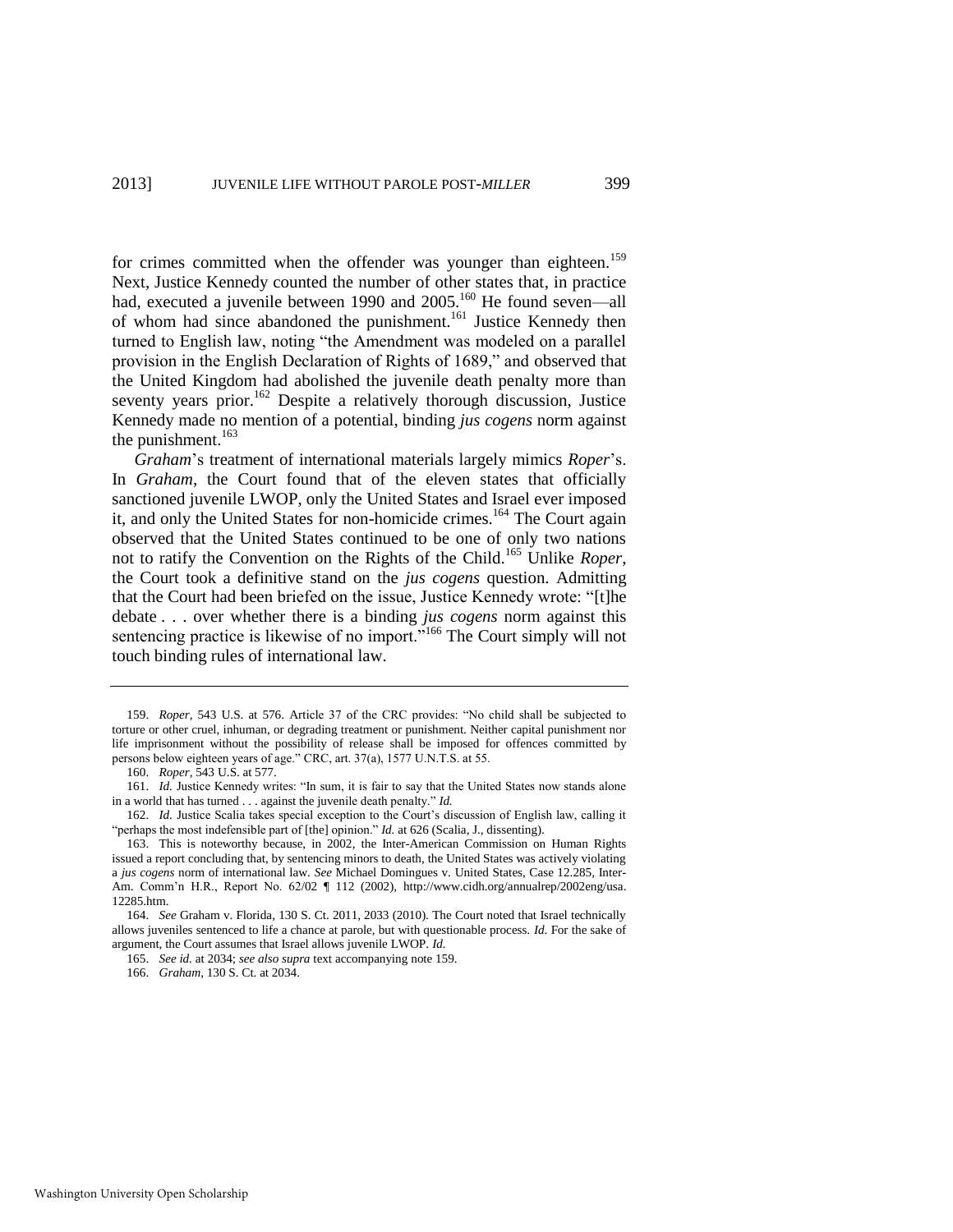#### *B. Dispositive International Consensus Against Juvenile LWOP Sentences*

<span id="page-22-2"></span>The Supreme Court does not look for any binding law when it enquires into "the climate of international opinion concerning the acceptability of a particular punishment."<sup>167</sup> In *Graham*, Justice Kennedy insisted that "[t]he question  $\ldots$  is not whether international law prohibits  $\ldots$  the sentence at issue."<sup>168</sup> In declining to ask that question, the Court has failed to use an overwhelming source of objective consensus evidence—the all-butunanimous condemnation of juvenile LWOP the world over $169$ —to its full potential. This missed opportunity is all the more frustrating when one considers that the very international law sources the Court uses persuasively in its juvenile sentencing decisions, when examined closely, actually establish binding rules of international law.

#### <span id="page-22-0"></span>*1. Custom and* Jus Cogens *Norms*

<span id="page-22-1"></span>The Convention on the Rights of the Child ("CRC"), acknowledged in both *Graham* and *Roper*, <sup>170</sup> absolutely forbids LWOP sentences from being imposed as punishment for crimes committed by those younger than eighteen.<sup>171</sup> While the United States has not ratified it,  $172$  the Convention may be nonetheless applicable in the United States if it constitutes an expression of international custom.<sup>173</sup> In the *Paquete Habana*<sup>174</sup> more than a century ago, the Supreme Court agreed that international custom is binding U.S. law in and of itself.<sup>175</sup> Connie de la Vega and Michelle Leighton assert that the CRC "codifies an international customary norm of human rights."<sup>176</sup>

174. 175 U.S. 677 (1900).

<sup>167.</sup> *Id.* at 2033 (quoting Enmund v. Florida, 458 U.S. 782, 796 n.22 (1982).

<sup>168.</sup> *Id.* at 2034.

<sup>169.</sup> *See, e.g.*, Connie de la Vega & Michelle Leighton, *Sentencing Our Children to Die in Prison: Global Law and Practice*, 42 U.S.F. L. REV. 983, 989 (2008) (observing that, as of 2008, "a single country is now responsible for 100% of all child offenders serving [LWOP]: the United States"). Notably, the *Graham* Court cited de la Vega and Leighton's work.

<sup>170.</sup> *See Graham*, 130 S. Ct. at 2034; Roper v. Simmons, 543 U.S. 551, 576 (2005).

<sup>171.</sup> CRC art. 37, 1577 U.N.T.S. at 55.

<sup>172.</sup> In *Roper*, Justice Scalia compares the Court's reference to the Convention on the Rights of the Child to judicial ratification of a treaty. *See Roper*, 543 U.S. at 622 (Scalia, J., dissenting).

<sup>173.</sup> *See* de la Vega & Leighton, *supra* note [169,](#page-22-0) at 1014 ("Once a rule of customary international law is established, that rule generally applies to all nations, including those that have not formally ratified it themselves.")

<sup>175.</sup> *See id.* at 700. The Court writes: "International law is part of our law. . . . [W]here there is no treaty and no controlling executive or legislative act or judicial decision, resort must be had to the customs and usages of civilized nations." *Id.*

<sup>176.</sup> de la Vega & Leighton, *supra* not[e 169,](#page-22-0) at 1009.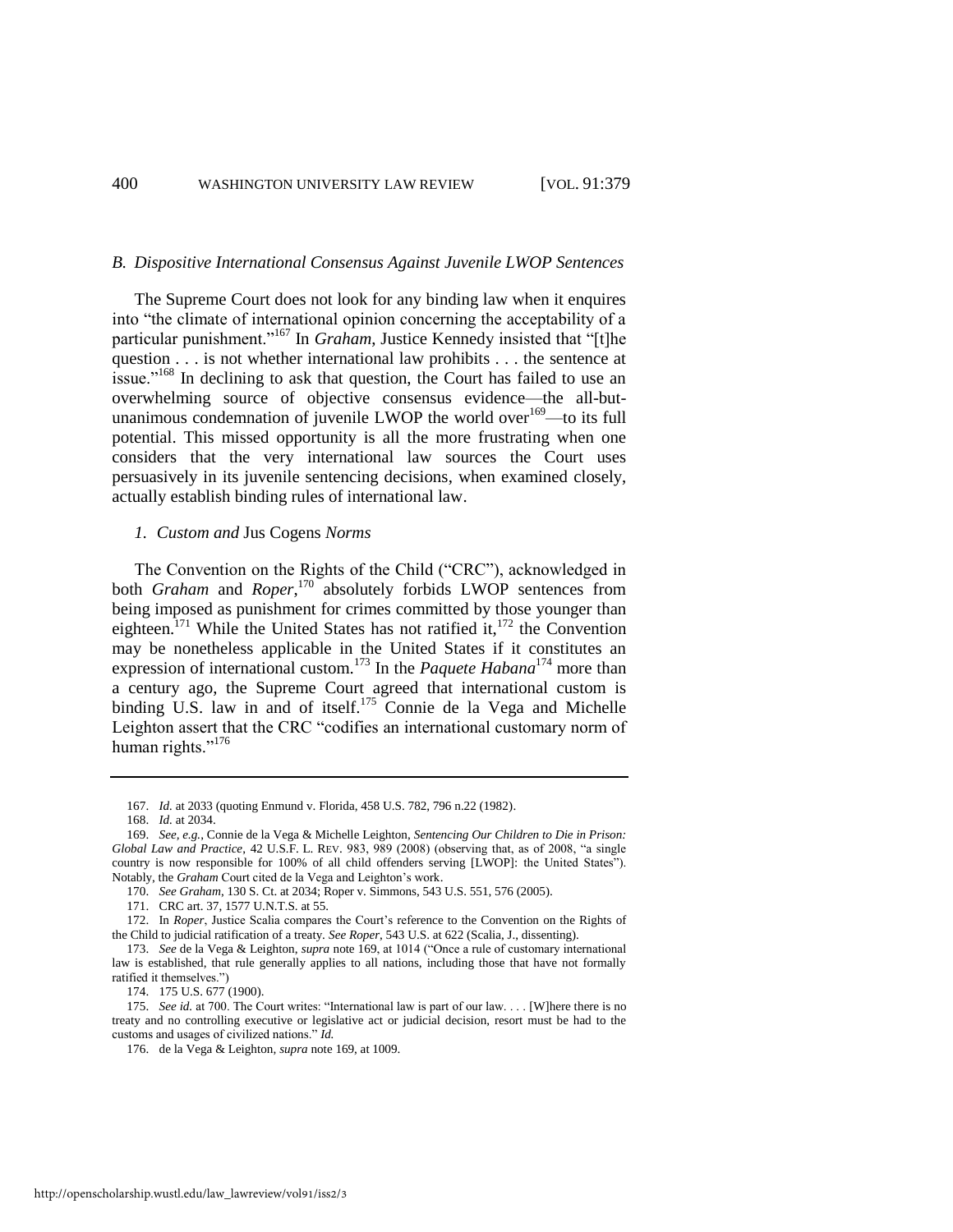De la Vega, Leighton, and others go a step further, arguing that the norm against juvenile LWOP has become *jus cogens*. <sup>177</sup> A *jus cogens* norm differs from an ordinary norm of international law in that it is absolutely non-derogable.<sup>178</sup> Whereas states can avoid international custom by persistently objecting,<sup>179</sup> no state can escape a norm that is *jus cogens*. <sup>180</sup> For an international custom to be *jus cogens*, the vast majority of states must recognize the norm as something that is inviolable.<sup>181</sup>

<span id="page-23-0"></span>*Graham* suggests that this "vast majority" has taken a stand against juvenile LWOP. In that case, Justice Kennedy noted that "the United States now stands alone" in imposing these sentences.<sup>182</sup> Ratification of the Convention on the Rights of the Child by every other nation except Somalia, suggests that the world community intends itself to be bound in its condemnation of juvenile LWOP.<sup>183</sup>

#### *2. First-party Treaty Obligations*

Commentators also point to the International Covenant on Civil and Political Rights<sup>184</sup> ("ICCPR") as a binding international law that forbids current U.S. juvenile sentencing practices.<sup>185</sup> The ICCPR is different from the Convention on the Rights of the Child, however, because the United States is a party to the treaty.<sup>186</sup>

<sup>177.</sup> *See* de la Vega & Leighton, *supra* note [169,](#page-22-0) at 1014–18; *see also* Tera Agyepong, Note, *Children Left Behind Bars:* Sullivan*,* Graham*, and Juvenile Life Without Parole Sentences*, 9 NW. U. J. INT'L HUM. RTS. 83, 96–97 (2010), *available at* http://www.law.northwestern.edu/journals/jihr/v9/ n1/4/Agyepong.pdf.

<sup>178.</sup> Recognized *jus cogens* norms include the norms against piracy, slavery, and torture. M. Cherif Bassiouni, *International Crimes: Jus Cogens and Obligatio Erga Omnes*, 59 LAW & CONTEMP. PROBS., Autumn 1996, at 63, 68.

<sup>179.</sup> *See* Michael Domingues v. United States, Case 12.285, Inter-Am. Comm'n H.R., Report No. 62/02 ¶ 48–49 (2002); de la Vega & Leighton, *supra* not[e 169,](#page-22-0) at 1014 n.161.

<sup>180.</sup> *See Domingues*, Report No. 62/02 ¶ 85 ("The [*jus cogens*] norm cannot be validly derogated from, whether by treaty or by the objection of a state, persistent or otherwise.").

<sup>181.</sup> *Id.* ¶ 50. The Commission notes that a *jus cogens* norm can arise "where there is acceptance or recognition by a large majority of states, even if over dissent by a small number of states." *Id.*

<sup>182.</sup> Graham v. Florida, 130 S. Ct. 2011, 2034 (2010).

<sup>183.</sup> *Cf.* de la Vega & Leighton, *supra* note [169,](#page-22-0) at 1015–16. De la Vega & Leighton also note that the United States did not impose LWOP sentences on juveniles with any regularity until the past few decades. *Id.* at 1016.

<sup>184.</sup> International Covenant on Civil and Political Rights, Dec. 16, 1966, S. TREATY DOC. No. 95- 20 (1992), 999 U.N.T.S. 171 [hereinafter ICCPR]. The ICCPR functions, along with other documents, as a sort of international bill of rights, and was "the first document to formally address juvenile rights in judicial proceedings." Magnuson, *supra* not[e 16,](#page-3-0) at 168.

<sup>185.</sup> *See, e.g.*, de la Vega & Leighton, *supra* note [169,](#page-22-0) at 1010–11 (arguing that the United States has violated its own treaty obligations under the ICCPR).

<sup>186.</sup> *Id.* at 1010.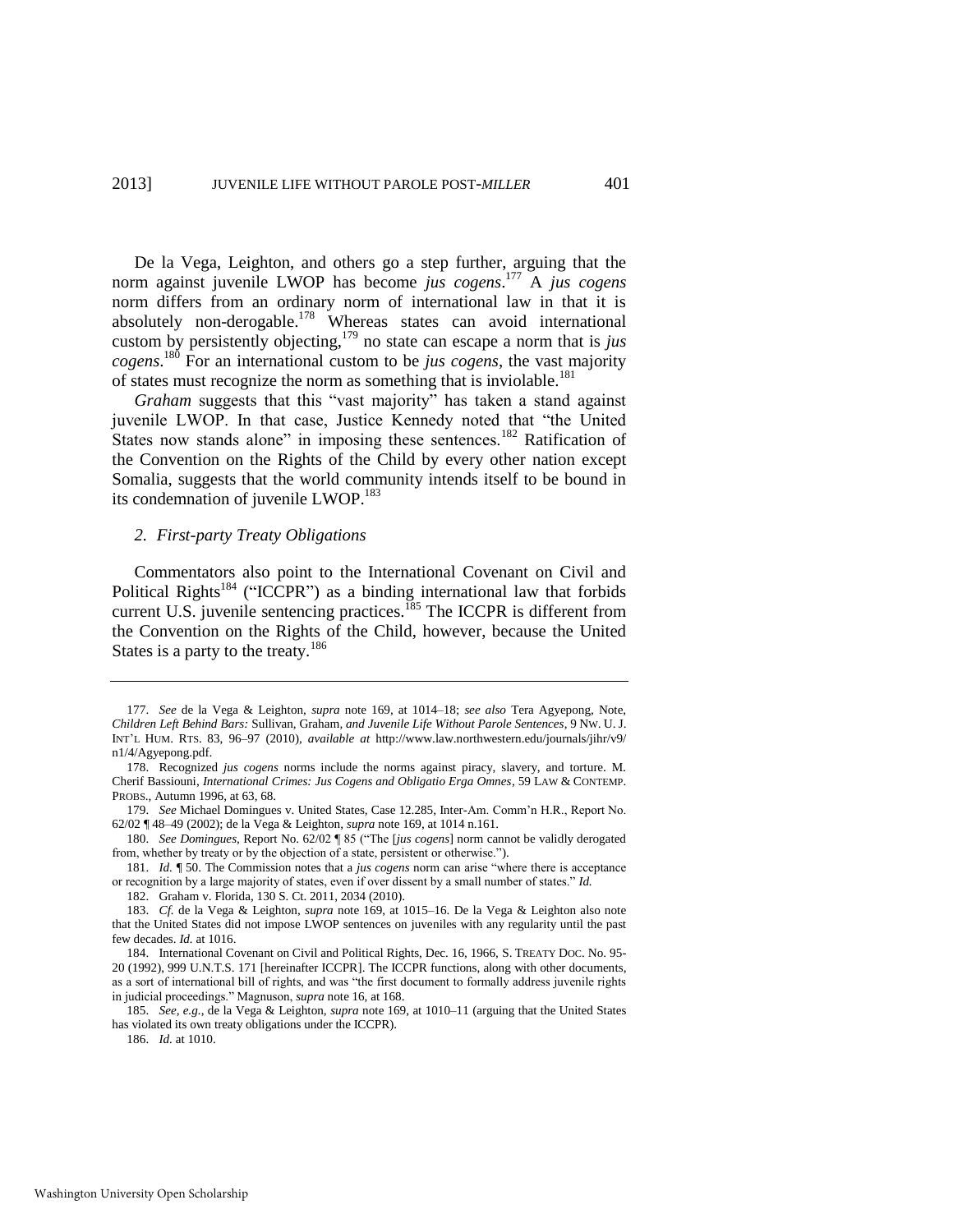Article 7 of the ICCPR forbids "cruel, inhuman or degrading treatment or punishment."<sup>187</sup> Article 10 requires that juveniles not be housed in adult prisons and that incarceration systems embrace rehabilitation as their primary purpose.<sup>188</sup> Finally, Article 14(4) demands that juvenile sentencing "take [into] account . . . [the juvenile's] age and the desirability of promoting their rehabilitation."<sup>189</sup> Several commentators have argued that, by sentencing juveniles to LWOP (eschewing rehabilitation) in adult prisons, the United States has violated its obligations under the ICCPR.<sup>190</sup>

When it ratified the ICCPR in 1992, the United States included a reservation permitting it to treat juveniles as adults in "exceptional circumstances."<sup>191</sup> In practice, the U.S. does not honor its reservation. "Exceptional circumstances" apparently means "all the time," as U.S. ratification of the treaty coincides with an increase in the number of juveniles sentenced to life without parole.<sup>192</sup> Moreover, Marina Ann Magnuson argues that the U.S. reservation must be stricken because it conflicts with the treaty's object and purpose.<sup>193</sup> In that case, in imposing juvenile LWOP at all, the United States violates its first-party treaty obligations.

In having nothing to do with binding rules of international law, the Court's juvenile sentencing opinions have missed out on a potent source of consensus evidence for the Court's Eighth Amendment calculus, and one that would have supported a comprehensive juvenile LWOP ban in *Graham* or *Miller*. Instead, the Court appears to be unable or unwilling to shake its persistent skepticism about, and occasional outright hostility to,

<sup>187.</sup> ICCPR, art. 7, 999 U.N.T.S. at 175.

<sup>188.</sup> *See* Art. 10(c), 999 U.N.T.S. at 176 ("The penitentiary system shall comprise treatment of prisoners the essential aim of which shall be their reformation and social rehabilitation. Juvenile offenders shall be segregated from adults and be accorded treatment appropriate to their age and legal status." *Id.*).

<sup>189.</sup> Art. 14(4), 999 U.N.T.S. at 177.

<sup>190.</sup> *See* Magnuson, *supra* note [16,](#page-3-0) at 179–83; *see also* de la Vega & Leighton, *supra* not[e 169,](#page-22-0) at 1011 (noting that, in 2006, the Committee on Human Rights found that U.S. sentencing practice violated its treaty obligations).

<sup>191.</sup> de la Vega & Leighton, *supra* not[e 169,](#page-22-0) at 1010.

<sup>192.</sup> *See id.* at 1010–11 ("The extraordinary breadth and rapid development in the United States of sentencing child offenders to LWOP since the United States' ratification of the ICCPR contradicts the assertion that the United States has applied this sentence only in exceptional circumstances.").

<sup>193.</sup> *See* Magnuson, *supra* note [16,](#page-3-0) at 178–79. Under the Vienna Convention on the Law of Treaties, states ratifying a treaty may not make a reservation that is "incompatible with the object and purpose of the treaty." Vienna Convention on the Law of Treaties, May 23, 1969, art. 19(c), 1155 U.N.T.S. 331, 336–37. While not a party to the Vienna Convention, the United States recognizes much of the treaty as customary international law. *See Vienna Convention on the Law of Treaties*, U.S. DEP'T OF STATE, http://www.state.gov/s/l/treaty/faqs/70139.htm (last visited Jan. 17, 2013).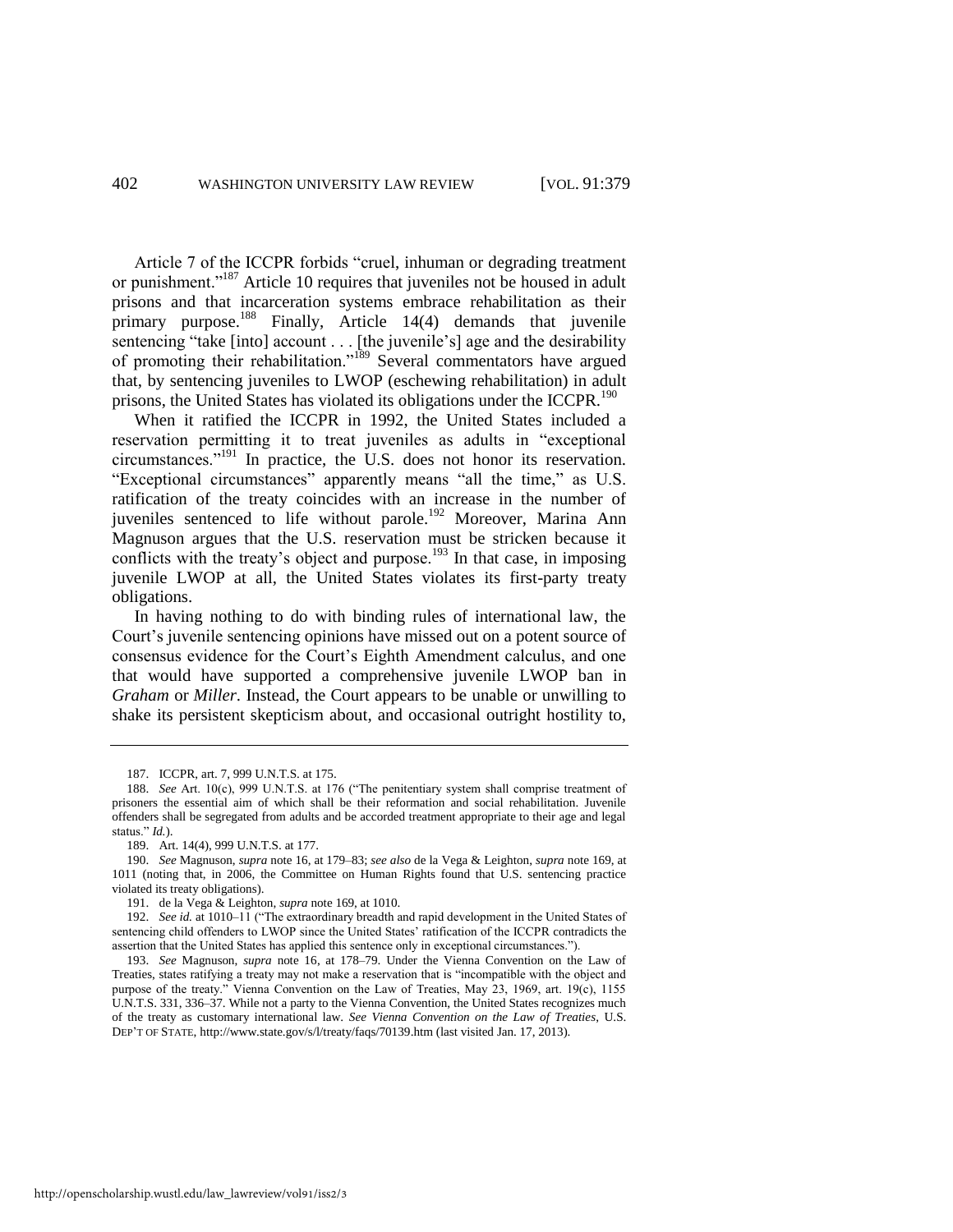enforcing rules of international law,<sup>194</sup> and the United States's youths are worse off for it.

#### V. IS *MILLER* A LAUNCHING PAD OR A ROAD BLOCK?

From the advocate's perspective, *Miller*'s holding is a significant step in the right direction.<sup>195</sup> If courts, legislatures, and law enforcement officials take to heart the notion that juveniles have inherently lessened culpability, individualized sentencing may indeed make juvenile LWOP sentences "uncommon."<sup>196</sup> Moreover, *Miller* may serve as a springboard for applying more death-penalty protections to juvenile LWOP. Finally, *Miller*'s retroactive application could mean more humane and equitable treatment for many of the prisoners still serving LWOP sentences for juvenile actions.

Yet *Miller* falls unsatisfyingly short of a total prohibition of juvenile  $LWOP$ <sup>197</sup>. The decision represents a positive change, but that change may come with a price tag. By relying primarily on death penalty principles, rather than objective evidence, the Court created an analytical vulnerability that impedes a comprehensive juvenile LWOP ban for some years. Justice Kagan's language and the majority's limited holding suggest that the Court would not use its independent judgment to erect a full bar to juvenile LWOP sentences in the face of legislative evidence even more imposing than it saw in *Miller*. <sup>198</sup> And by analogizing juvenile LWOP to the death penalty, the Court indicated that the constitutionality of those

<sup>194.</sup> *See generally* Robert Shawn Hogue, Medellín v. Texas*: The Roberts Court and New Frontiers for Federalism*, 41 U. MIAMI INTER-AM. L. REV. 255, 287 (noting that "the Roberts Court has, and will likely continue, to devolve power from the national government over to the states at the expense of not only the federal government but the international community as well.").

<sup>195.</sup> For example, Executive Director Bryan Stevenson of the Equal Justice Institute, which represented both Evan Miller and Kuntrell Jackson, Miller v. Alabama, 132 S. Ct. 2455, 2460 (2012) (syllabus), hailed the Court's holding as "an important win for children" and "a significant step forward." *U.S. Supreme Court Bans Mandatory Life-Without-Parole Sentences for Children Convicted of Homicide*, EQUAL JUSTICE INITIATIVE (June 25, 2012), http://eji.org/node/646.

<sup>196.</sup> *Miller*, 132 S. Ct. at 2469 (2012). *But see* Berkheiser, *supra* note [16,](#page-3-0) at 490 ("History has shown, however, that the individualized consideration now required before sentencing our youth to death in prison is no friend to youth.").

<sup>197.</sup> *Cf., e.g.*, Brian Evans, *Victory: No More Mandatory Life Sentences for Children In US*, AMNESTY INT'L HUM. RTS. NOW BLOG (June 25, 2012, 12:37 PM), http://blog.amnestyusa.org/us/ victory-no-more-mandatory-life-sentences-for-children-in-us/ (remarking that, while "a welcome step forward," *Miller* is not the full juvenile LWOP ban America needs).

<sup>198.</sup> According to the Campaign for the Fair Sentencing of Youth, thirty-eight states presently have inmates serving LWOP sentences for crimes committed as minors. *State by State*, THE CAMPAIGN FOR THE FAIR SENTENCING OF YOUTH, http://www.endjlwop.org/the-issue/stats-by-state/ (last visited Jan. 16, 2013).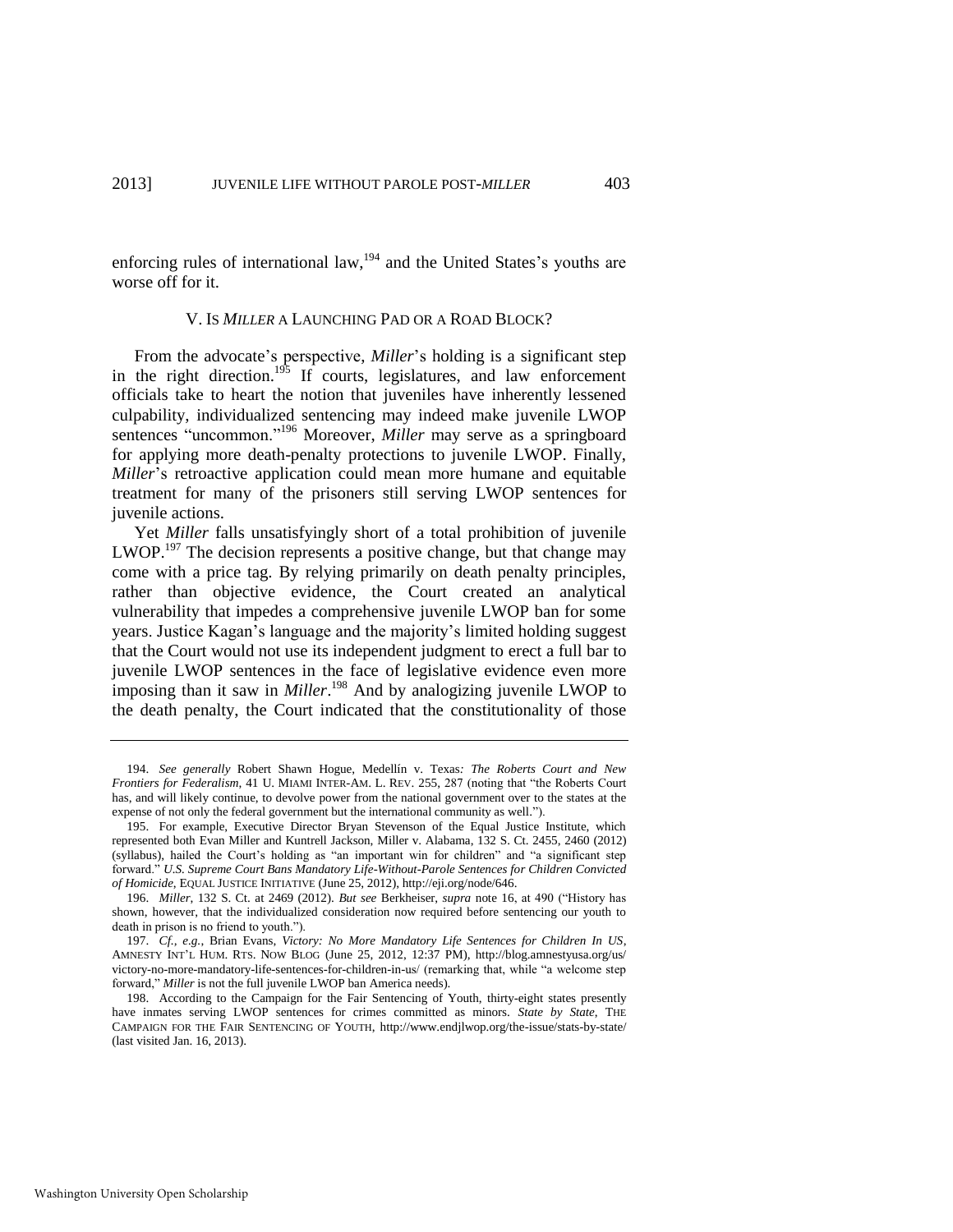two punishments may be linked such that, so long as states may execute the adult killer, they may throw away the key to the juvenile killer's cell. Finally, although international law would provide an objective basis to support prohibition under a traditional decency analysis, the Court seems unlikely to go down that path. Therefore, this final Part concludes that litigation directly aimed at erecting a flat, federal bar against juvenile LWOP is unlikely to be successful and that the most effective strategy for advocates is to focus on more incremental action.

#### *A. The Limits of Independent Judgment*

While Justice Alito's claim that, post-*Miller*, "Eighth Amendment cases are no longer tied to any objective indicia of society's standards"<sup>199</sup> at best jumps the gun, his comment highlights an important point. That is, Justice Kagan's majority opinion, by the simple fact of its organization, privileges the Court's independent judgment much more overtly than *Graham* and *Roper* do.<sup>200</sup> Those cases suggest that the Court's independent judgment can sometimes override a lack of legislative consensus against a punishment, if the circumstances are right. $^{201}$  But neither *Graham* nor *Roper* dared to suggest that legislative enactments can, at times, be effectively irrelevant to Eighth Amendment decency determinations.<sup>202</sup>

But where Justices Roberts and Alito see the beginning of a perilous journey,<sup>203</sup> the Court's own language suggests that it probably lacks the will to oppose sweeping legislative disapproval to reach that journey's immediate Promised Land—a categorical bar against all juvenile LWOP sentences. The *Miller* Court emphasized that substantial legislative authorization of juvenile LWOP sentences does not bar the majority's holding in part because that holding added red tape to the imposition of an otherwise constitutional sentence instead of striking down an entire field

<sup>199.</sup> *Miller*, 132 S. Ct. at 2490 (Alito, J., dissenting); *see also supra* text accompanying note [150.](#page-19-2) 

<sup>200.</sup> Recall that *Miller* only addresses legislative enactments after announcing its holding. *See Miller*, 132 S. Ct. at 2469–71; *supra* text accompanying not[e 126.](#page-16-0) 

<sup>201.</sup> *See* Graham v. Florida, 130 S. Ct. 2011, 2026 (2010) ("Community consensus, while 'entitled to great weight,' is not itself determinative of whether a punishment is cruel and unusual."). 202. *Cf. supra* text accompanying note[s 149–](#page-18-0)50.

<sup>203.</sup> *See Miller*, 132 S. Ct. at 2481 (Roberts, C.J., dissenting) ("[T]he Court's opinion suggests that it is merely a way station on the path to further judicial displacement of the legislative role in proscribing appropriate punishment for crime."); *id.* at 2490 (Alito, J., dissenting) ("Unless our cases change course, we will continue to march toward some vision of evolutionary culmination that the Court has not yet disclosed.").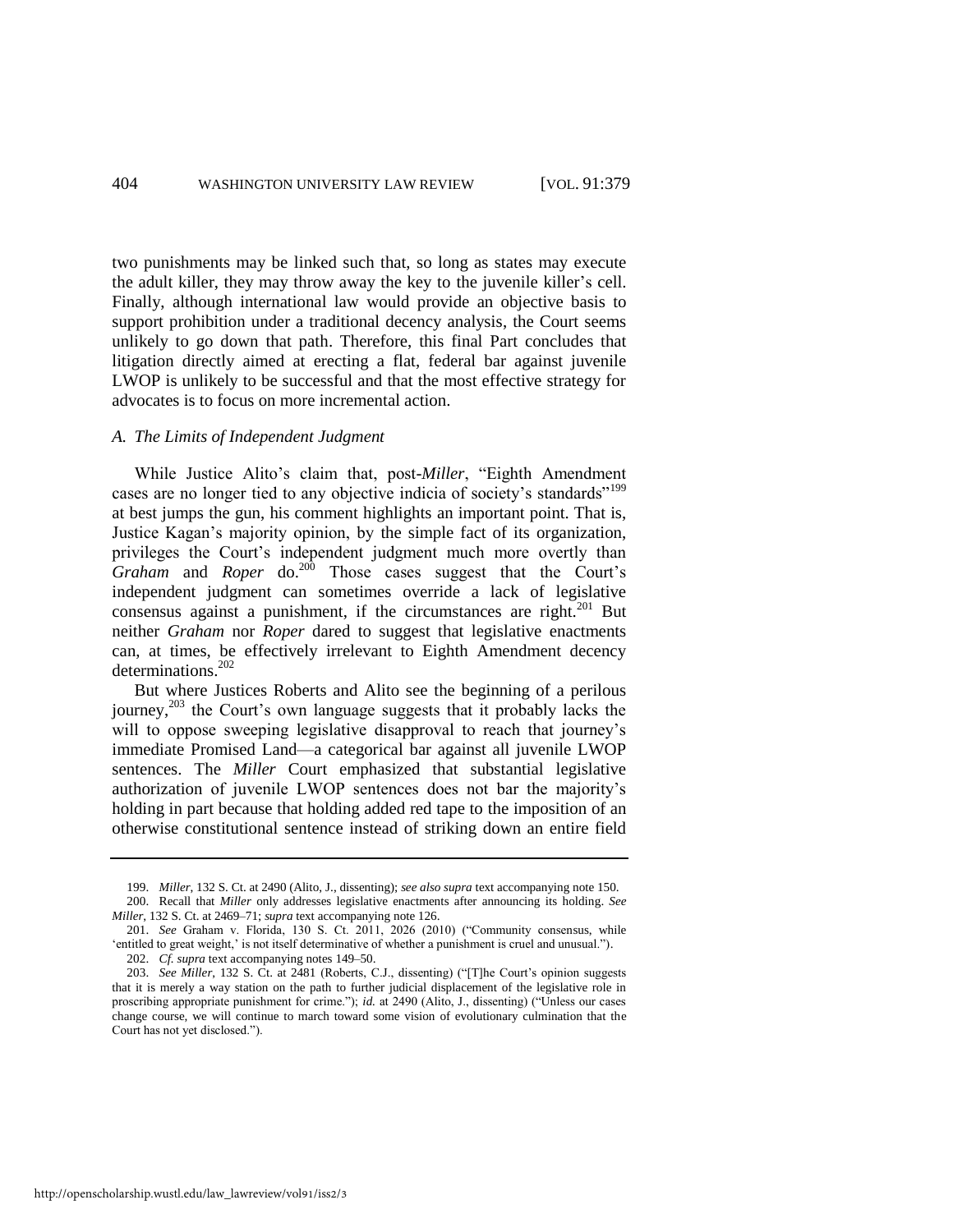of punishment.<sup>204</sup> The Court, it appears, sees itself as taxing liquor rather than barring its consumption.

The *Miller* Court all but admitted its reluctance to tackle juvenile LWOP head-on. Immediately after announcing her holding, Justice Kagan acknowledged that the Court had been briefed on whether "the Eighth Amendment requires a categorical bar on life without parole for juveniles, or at least for those 14 and younger."<sup>205</sup> By acknowledging the broad holding the Court could have reached, Justice Kagan underscored the narrowness of the one it chose.<sup>206</sup> While Chief Justice Roberts and Justice Thomas viewed the Court's expressed hope that juvenile LWOP sentences will be "uncommon"<sup>207</sup> as laying the groundwork for further action by the Court, it can be characterized just as easily without that inherent selfinterest—a mere attempt to use persuasion to effectuate broader change than the Court is willing to find compelled by the Eighth Amendment.<sup>208</sup>

#### *B. The Downside of Life is Death*

The Court in *Miller* reached individualized sentencing for juveniles by applying death penalty rules to juvenile LWOP sentences.<sup>209</sup> To bridge the gap, the Court drew a direct analogy between juvenile LWOP and the death penalty.<sup>210</sup> The natural implications of that analogy—should it prove to have teeth—could stifle development of a categorical ban on juvenile LWOP under the Cruel and Unusual Punishments Clause.

To be sure, the Court never precisely stated that juvenile LWOP sentences are exactly the same as death sentences in Eighth Amendment

<sup>204.</sup> *See id.* at 2471 (majority opinion) (claiming that the Court's holding "mandates only that a sentencer follow a certain process—considering an offender's youth and attendant characteristicsbefore imposing a particular penalty").

<sup>205.</sup> *Id.* at 2469.

<sup>206.</sup> *See id.* Admittedly, the Court's holding is not the narrowest possible under *Miller*'s facts. For example, the Court could have limited application of its holding to only offenders fourteen or younger, to only those convicted under a theory of felony-murder, *see* discussion *supra* note [144](#page-18-1) (describing Justice Breyer's concurrence), or a combination of the two.

<sup>207.</sup> *Miller,* 132 S. Ct. at 2469.

<sup>208.</sup> Justice Roberts suspects the Court is trying to give lower courts a basis to strike down juvenile LWOP sentences so that, at some point in the future, the sentences are rare enough that the reduced number of states authorizing the punishment can support a categorical bar à la *Graham* and *Roper*. *See id.* at 2481 (Roberts, C.J., dissenting); *cf. id.* at 2486 (Thomas, J., dissenting). Elizabeth S. Scott gives these suspicions conditional credence: "This scenario is plausible, although whether the court's warning will have the influence that the dissenters feared depends in part on whether lawmakers embrace the broader lessons for juvenile crime regulation embraced in these opinions . . . ." Scott, *supra* not[e 131,](#page-16-1) at 11.

<sup>209.</sup> *See Miller*, 132 S. Ct. at 2467.

<sup>210.</sup> *See id.* at 2466–67.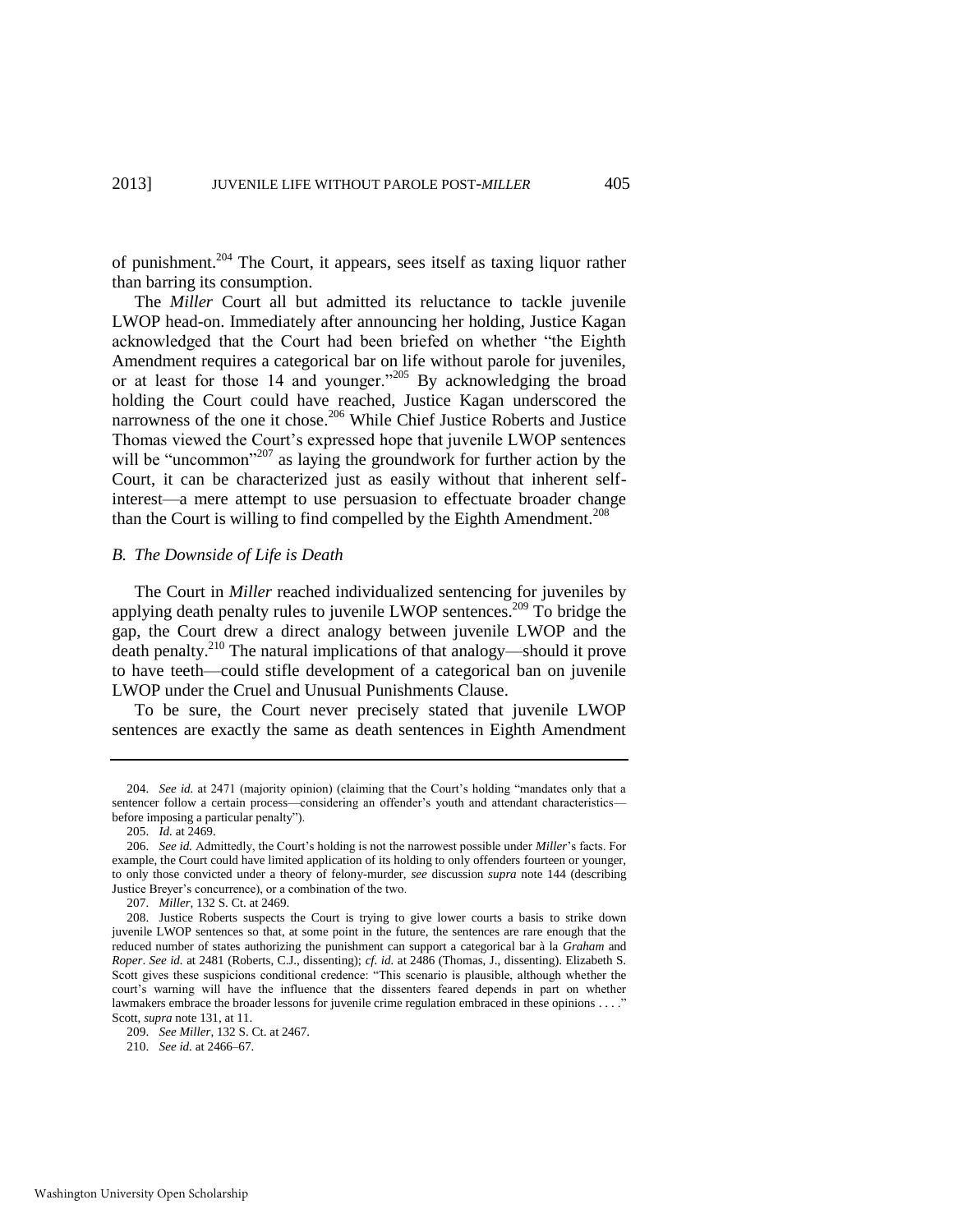terms. Yet, when Justice Kagan wrote that life for children is "akin to the death penalty," she seems to have meant it with some force. $211$  The analogy, she emphasized, was potent enough to permit the *Graham* Court to apply death penalty rules "in a way unprecedented for a term of imprisonment."<sup>212</sup> She also pointed out that *Graham's* holding was essentially the juvenile LWOP equivalent of *Kennedy v. Louisiana*, where the Court found capital punishment for non-homicides categorically cruel and unusual.<sup>213</sup>

The Court's description of its own analytical framework suggests that the life-death analogy will not be a passing fad. The Court explained that its holding flowed from the "confluence" of the Court's juvenile sentencing and death penalty precedent.<sup>214</sup> Like two rivers that come together at a confluence, the Court suggested that from this point on, juvenile LWOP and death penalty precedent have more or less combined into one stream.

Assuming the Court does indeed mean to latch on to its life-death analogy for the long haul, *Miller* could mean that the constitutionality of juvenile LWOP sentences hinges on the constitutionality of the death penalty itself. Whatever its wisdom, capital punishment remains constitutional and, although its popularity is falling, a significant majority of Americans continue to support its imposition.<sup>215</sup> *Miller* may well mean that, so long as the death penalty remains an available punishment, juvenile LWOP will mean no categorical Eighth Amendment ban.

Finally, the Court's life-death analogy could impede the eventual development of robust proportionality review for juveniles *and* adults. When Justice Kagan defended the Court's holding by saying that "children are different,"<sup>216</sup> she opened up arguments that the rules of *Miller* and *Graham* will operate as rules specific to juveniles, just as cases like

<sup>211.</sup> *Id.* at 2466.

<sup>212.</sup> *Id.*

<sup>213.</sup> *See id.* at 2467; *see also* Kennedy v. Louisiana, 554 U.S. 407, 421 (2008)

<sup>214.</sup> *Miller*, 132 S. Ct. at 2464. The Court writes: "Here, the confluence of these two lines of precedent leads to the conclusion that mandatory life-without-parole sentences for juveniles violates the Eighth Amendment." *Id.*

<sup>215.</sup> A recent Gallup poll found that sixty-three percent of Americans said they were "in favor of the death penalty for a person convicted of murder." Lydia Saad, *U.S. Death Penalty Support Stable at 63%*, GALLUP.COM (Jan. 9, 2013), http://www.gallup.com/poll/159770/death-penalty-support-stable .aspx. This represents a slight increase from the previous year, when public support hit a modern low. *See* Frank Newport, *In U.S., Support for Death Penalty Falls to 39-Year Low*, GALLUP.COM. (Oct. 13, 2011), http://www.gallup.com/poll/150089/support-death-penalty-falls-year-low.aspx (indicating that sixty-one percent of Americans supported the death penalty in 2011). Widespread public support for the death penalty peaked in the early 1990s at 80 percent. *Id.*

<sup>216.</sup> *See Miller*, 132 S. Ct. at 2470.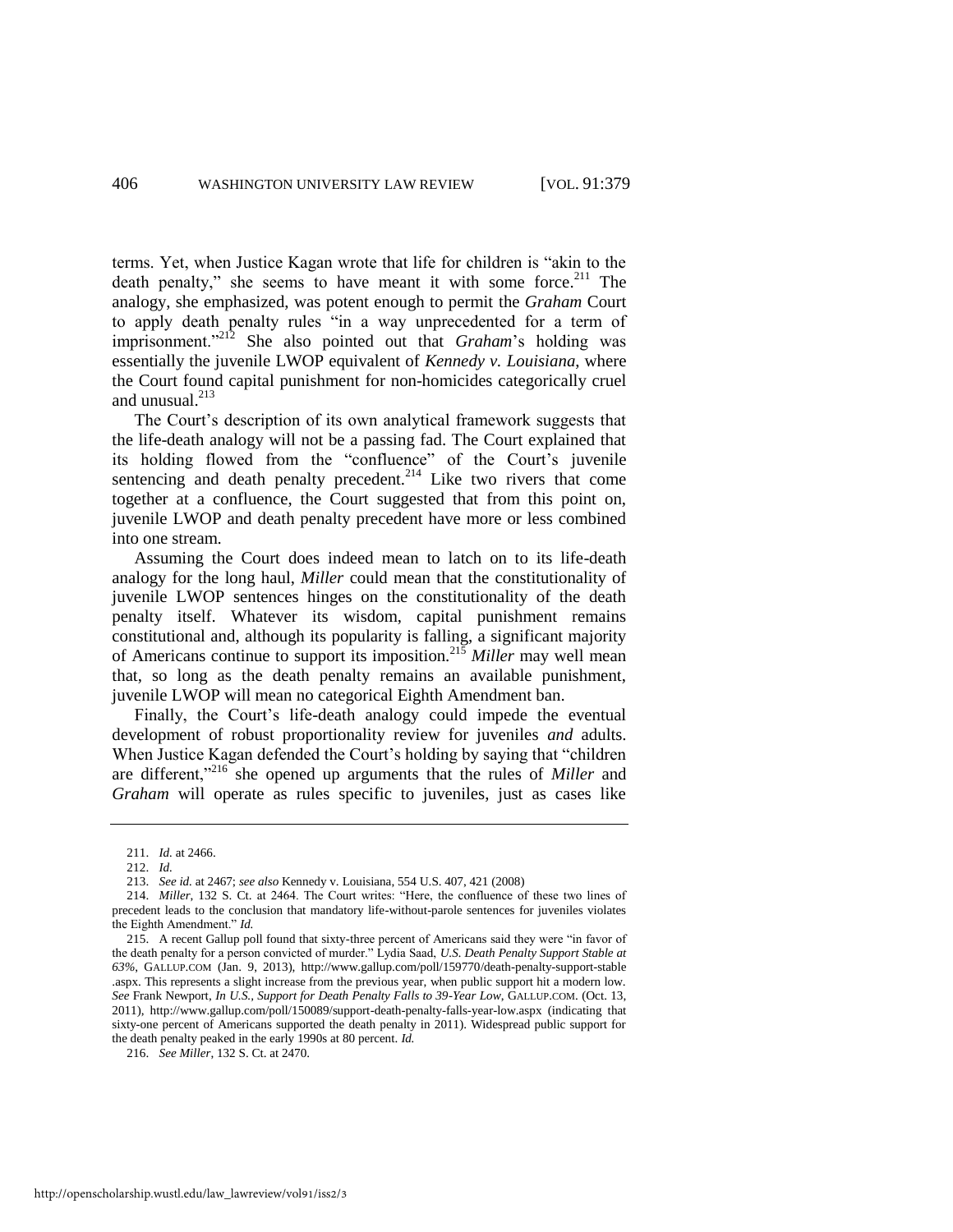*Woodson v. North Carolina*<sup>217</sup> have been specific to capital punishment. In other words, *Miller* could simply place cases involving juveniles on the death-penalty side of the traditional, bifurcated proportionality analysis, and leave general proportionality principles unchanged. In this eventuality, the "new" Eighth Amendment would be little more than a red herring.

#### *C. International Consensus: Low-Hanging Fruit, but Apparently Poisonous*

The most direct way to escape the *Miller* Court's shortcomings would be to acknowledge the weighty, near-universal agreement across the globe that juveniles who commit crimes, even those who kill, should not be eligible for lifetime incarceration without the possibility of release.<sup>218</sup> The Court could easily acknowledge that international consensus and, more importantly, rules of international law may provide evidence of "evolving standards of decency." International indicia address accusations of oversubjectivity on behalf of the Court<sup>219</sup> because they are entirely objective evidence. One can count the number of countries forbidding a certain punishment just as easily as one can count the number of U.S. states—it just requires more fingers. Likewise, international consensus offers a rational means to move past the potentially stifling side of the Court's lifedeath analogy. Using international evidence, the Court could reach a comprehensive juvenile LWOP ban using the more traditional analysis it seems to prefer, all things being equal. More importantly, the Court could reach that decision yesterday.

Yet, the Court seems unlikely go down that path. As it has expanded Eighth Amendment sentencing protections, the Court has kept its distance from binding international law,<sup>220</sup> even making the semi-absurd contention that, even if a *jus cogens* norm against juvenile LWOP existed, it would not matter.<sup>221</sup> *Jus cogens* norms, by their very nature, are absolutely binding; $222$  thus, to suggest that such norms do not matter is to say that they do not, and cannot, exist. For whatever reason, *Miller* neglected all international mention whatsoever.<sup>223</sup> Even if the Court returns to its more

<sup>217. 428</sup> U.S. 280, 303–05 (1976) (plurality opinion) (requiring an individualized inquiry before courts may impose the death penalty).

<sup>218.</sup> *See supra* text accompanying note[s 171–](#page-22-1)83.

<sup>219.</sup> *See supra* text accompanying not[e 150.](#page-19-2)

<sup>220.</sup> *See supra* text accompanying note[s 167–](#page-22-2)68.

<sup>221.</sup> *See supra* text accompanying not[e 166.](#page-21-1)

<sup>222.</sup> *See supra* text accompanying not[e 180.](#page-23-0)

<sup>223.</sup> *See supra* text accompanying note[s 151–](#page-19-1)55.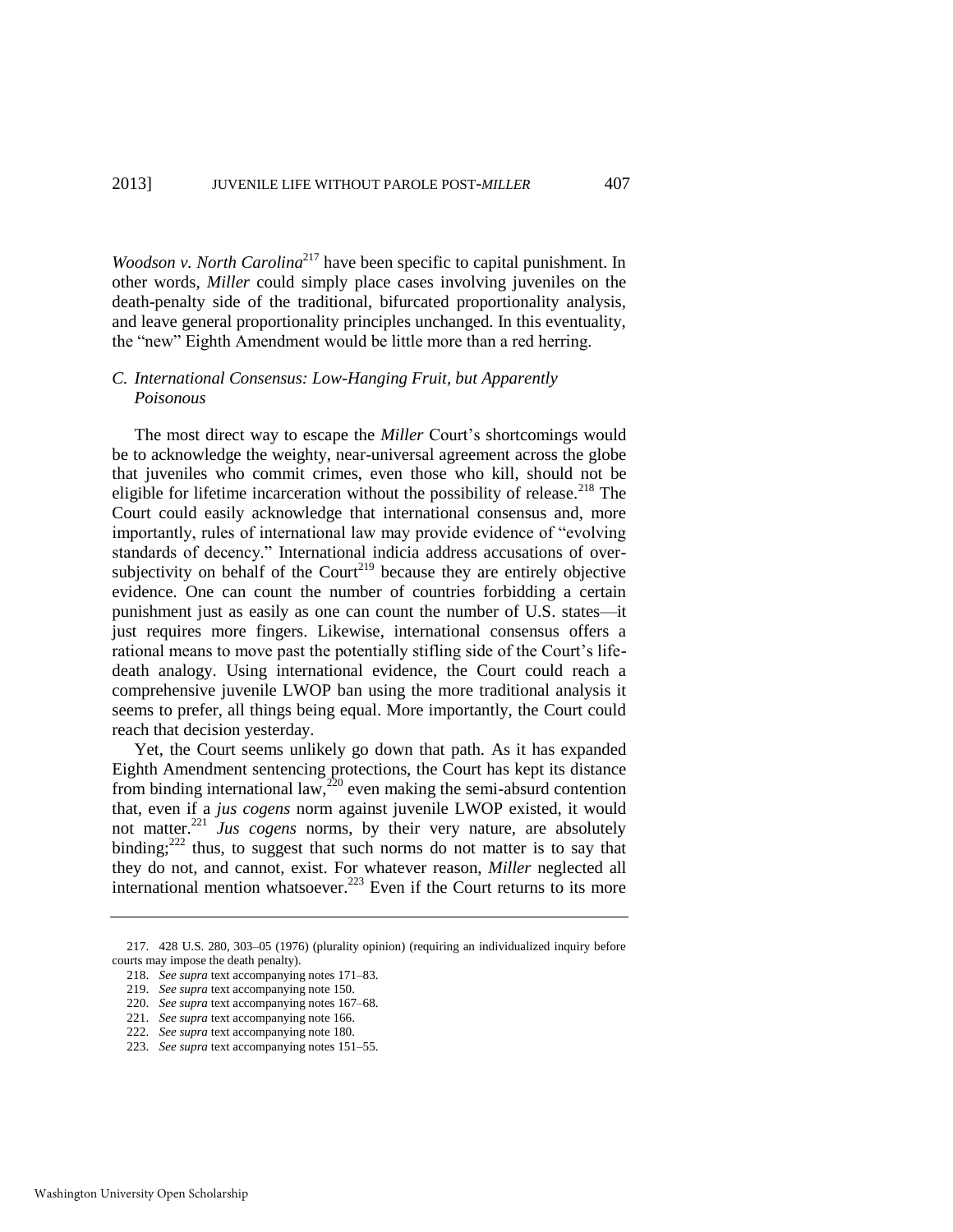inquisitive treatment of international law and opinion, there is little reason to think its persistent resistance to binding rules will dissipate any time in the near future.

#### *D. Viable Alternatives to an Unwilling Court*

<span id="page-30-0"></span>If the Court proves unwilling to take the final step to forbid juvenile LWOP across the board, the same result might be achieved gradually, state-by-state, through judicial decisions and legislation. It remains to be seen how well state courts will adhere to the spirit of the *Miller* decision, but early results are mixed.<sup>224</sup> Likewise, what many state legislatures will do with their now-unconstitutional sentencing statutes is unclear.<sup>225</sup> If advocates can carve out incremental protections at the state level, their successes could help to build a national consensus a future Court might use in the Eighth Amendment decency calculus.

Those advocating for elimination of juvenile LWOP might also find success in omnibus juvenile reform bills. A recent report by the Attorney General's Task Force on Children Exposed to Violence recommended, among other things, wholesale changes to the way the United States treats

http://openscholarship.wustl.edu/law\_lawreview/vol91/iss2/3

<sup>224.</sup> For example, state courts are split over whether *Miller* should means anything for prisoners still serving mandatory juvenile LWOP sentences. Despite the fact that the *Miller* Court applied its holding to Kuntrell Jackson's collateral challenge, state courts disagree about the decision's general retroactivity. *See generally, e.g.*, Chambers v. State, 831 N.W.2d 311 (Minn. 2013) (not retroactive); Jones v. State, No. 2009-CT-02033-SCT, 2013 WL 3756564 (Miss. July 18, 2013) (retroactive); State v. Ragland, 836 N.W.2d 107 (Iowa 2013) (retroactive); People v. Williams, 982 N.E.2d 181 (Ill. App. Ct. 2012) (retroactive); People v. Carp, 828 N.W.2d 685 (Mich. Ct. App. 2012) (not retroactive); Geter v. State, 115 So. 3d 375 (Fla. Dist. Ct. App. 2012) (not retroactive). There is similar disagreement among the federal courts. *Compare In re* Morgan, 713 F.3d 1365 (11th Cir. 2013) (not retroactive) *with* Hill v. Snyder, No. 10-14568, 2013 WL 364198 (E.D. Mich. Jan. 30, 2013).

For the most part, courts finding *Miller* not to apply retroactively consider it a purely procedural case. *See Chambers*, 831 N.W.2d at 326–30. To be sure, the *Miller* Court professes to require a new "process." Miller v. Alabama, 132 S. Ct. 2455, 2471 (2012). But a purely procedural view seems rather short-sighted—while *Miller* does deal with process, it also substantively restricts the power of government. *See* Erwin Chemerinsky, *Chemerinsky: Juvenile Life-Without-Parole Case Means Courts Must Look at Mandatory Sentences*, A.B.A. JOURNAL (Aug. 8, 2012, 7:30 AM), http://www.aba journal.com/news/article/chemerinsky\_juvenile\_life-without-parole\_case\_means\_courts\_must\_look\_at \_sen/ ("[T]he *Miller* court [sic] did more than change procedures; it held that the government cannot constitutionally impose a punishment.").

Retroactivity litigation could provide an opportunity for juvenile advocates to gain additional ground in the states. *See, e.g.*, *Ragland*, 836 N.W.2d at 121–22 (holding that *Miller* also applies to de facto LWOP sentences—term-of-years sentences that are so long as to span the offender's entire life).

<sup>225.</sup> For a database, though perhaps slightly outdated, of state responses to *Miller*, *see generally Life Without Parole for Juveniles: States and Courts Weigh In*, PEW CHARITABLE TRUSTS (Aug. 26, 2013), http://www.pewstates.org/research/data-visualizations/life-without-parole-for-juveniles-statesand-courts-weigh-in-85899500114.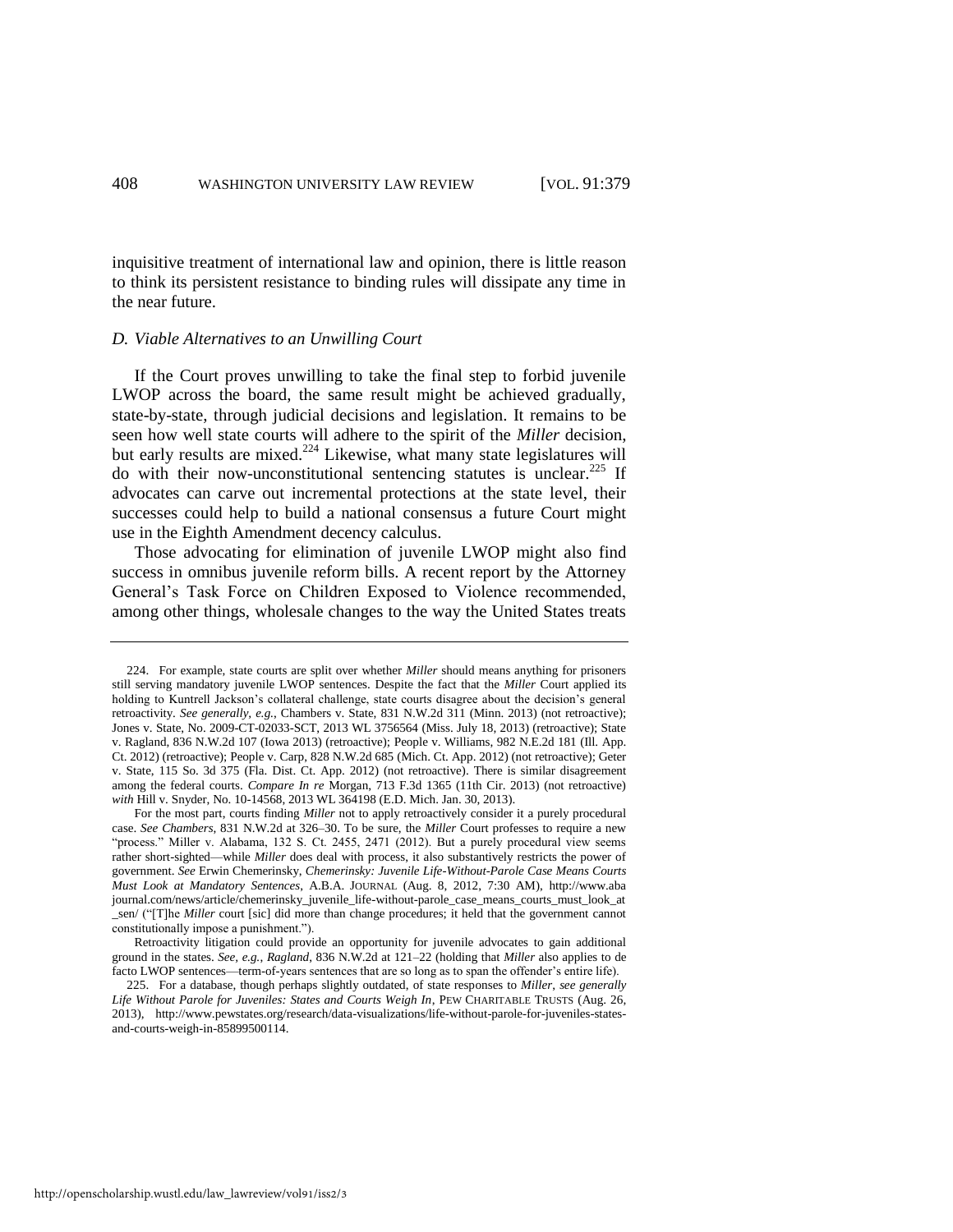children and teens accused and convicted of crimes.<sup>226</sup> Influenced by *Miller*, one of these recommended changes was an end to harsh, adult criminal punishments for juveniles.<sup>227</sup> Legislation aimed not just at more humane criminal punishments, but also improving options for rehabilitation in the juvenile system<sup>228</sup> and providing more support to offenders particularly vulnerable to violence, $^{229}$  might galvanize greater popular support.

Finally, further litigation on juvenile LWOP issues short of a comprehensive ban might be successful, both in affording juveniles greater protections and in galvanizing support for an eventual ban. For example, challenging the imposition of LWOP on juveniles convicted as accessories to homicide or under the felony-murder doctrine could be a successful starting point.<sup>230</sup> Justice Breyer endorsed this position in his concurring opinion in *Miller*.<sup>231</sup> Advocates who choose to take this path should carefully consider how arguments rooted in death penalty precedent might further entrench the Court's life-death analogy. They should avoid mechanically applying death penalty cases, instead arguing from the principles that underlay those cases. Lastly, regardless of whether death penalty law obtains, advocates might always remind their courts that an international consensus is out there, should those courts choose to use it.

#### **CONCLUSION**

*Miller v. Alabama* represents a substantial step towards a more humane system of juvenile criminal sentencing under the Eighth Amendment. Regrettably, its reasoning and limited holding force one to question whether a judicially mandated end to juvenile LWOP sentences is in the

<sup>226.</sup> *See* ATT'Y GEN.'S NAT'L TASK FORCE ON CHILDREN EXPOSED TO VIOLENCE, *supra* not[e 33,](#page-5-2)  at 110–25.

<sup>227.</sup> *See id.* at 124 ("We should stop treating juvenile offenders as if they were adults, prosecuting them as adults in adult courts, incarcerating them as adults, and sentencing them to harsh punishments that ignore their capacity to grow.").

<sup>228.</sup> *See id.* at 114–15.

<sup>229.</sup> *See id.* at 116–19.

<sup>230.</sup> For articles outlining these arguments, see generally Michael Anderson, Note, *The Eighth Amendment and Juvenile LWOP: Applying the* Tison *Standard to Juvenile Peripheral Accomplices*, 82 MISS. L.J. SUPRA 329 (2013), *available at* http://mississippilawjournal.org/wp-content/uploads/2013/ 04/4\_Anderson\_Comment\_FINAL.pdf; Mariko K. Shitama, Note, *Bringing Our Children Back from the Land of Nod: Why the Eighth Amendment Forbids Condemning Juveniles to Die in Prison for Accessorial Felony Murder*, 65 FLA. L. REV. 813 (2013)

<sup>231.</sup> *See supra* note [144](#page-18-1) (discussing Justice Breyer's take on juvenile LWOP for accessorial liability).